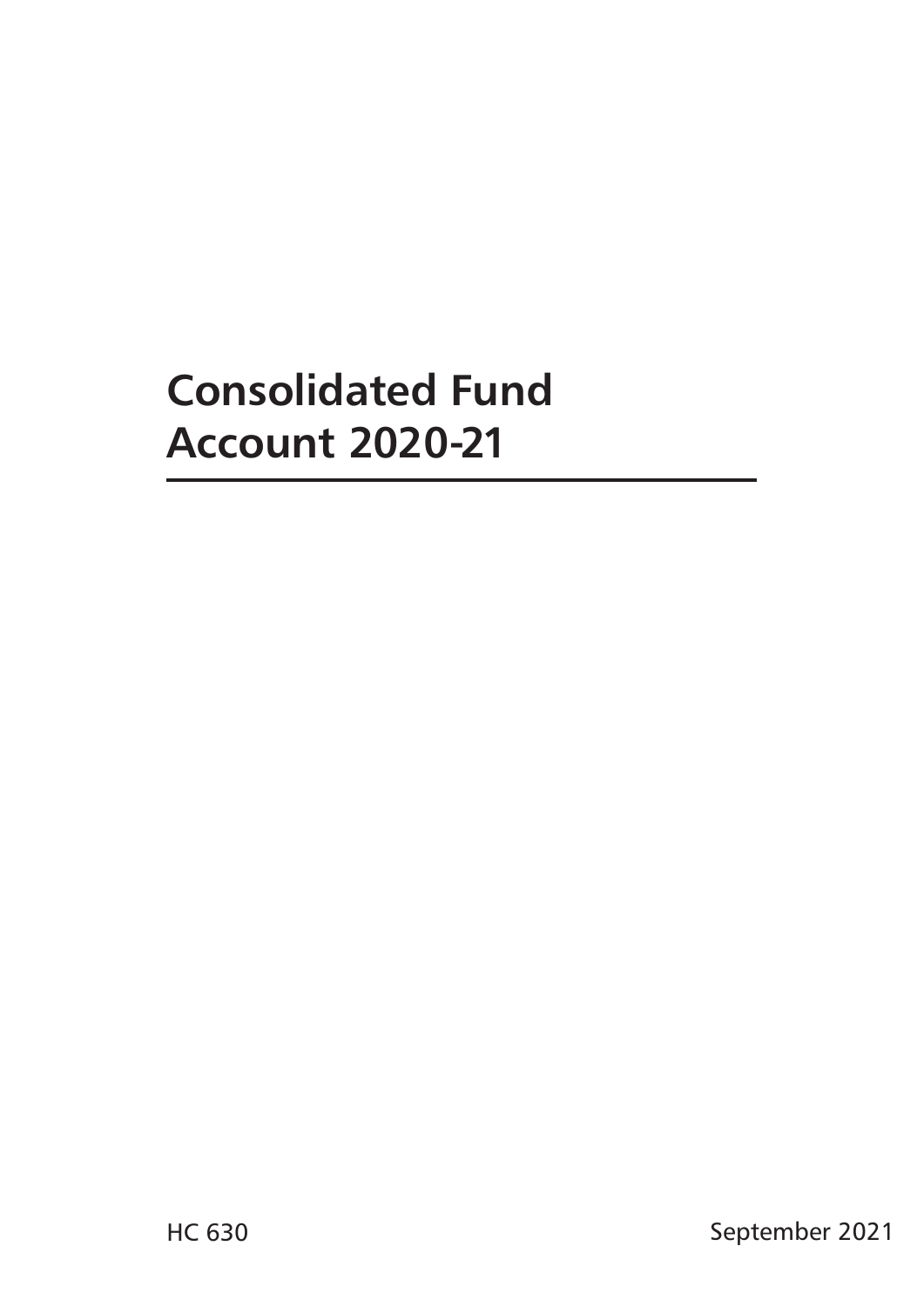# Consolidated Fund Account 2020-21

Ordered by the House of Commons to be printed on 16 September 2021

HC 630 September 2021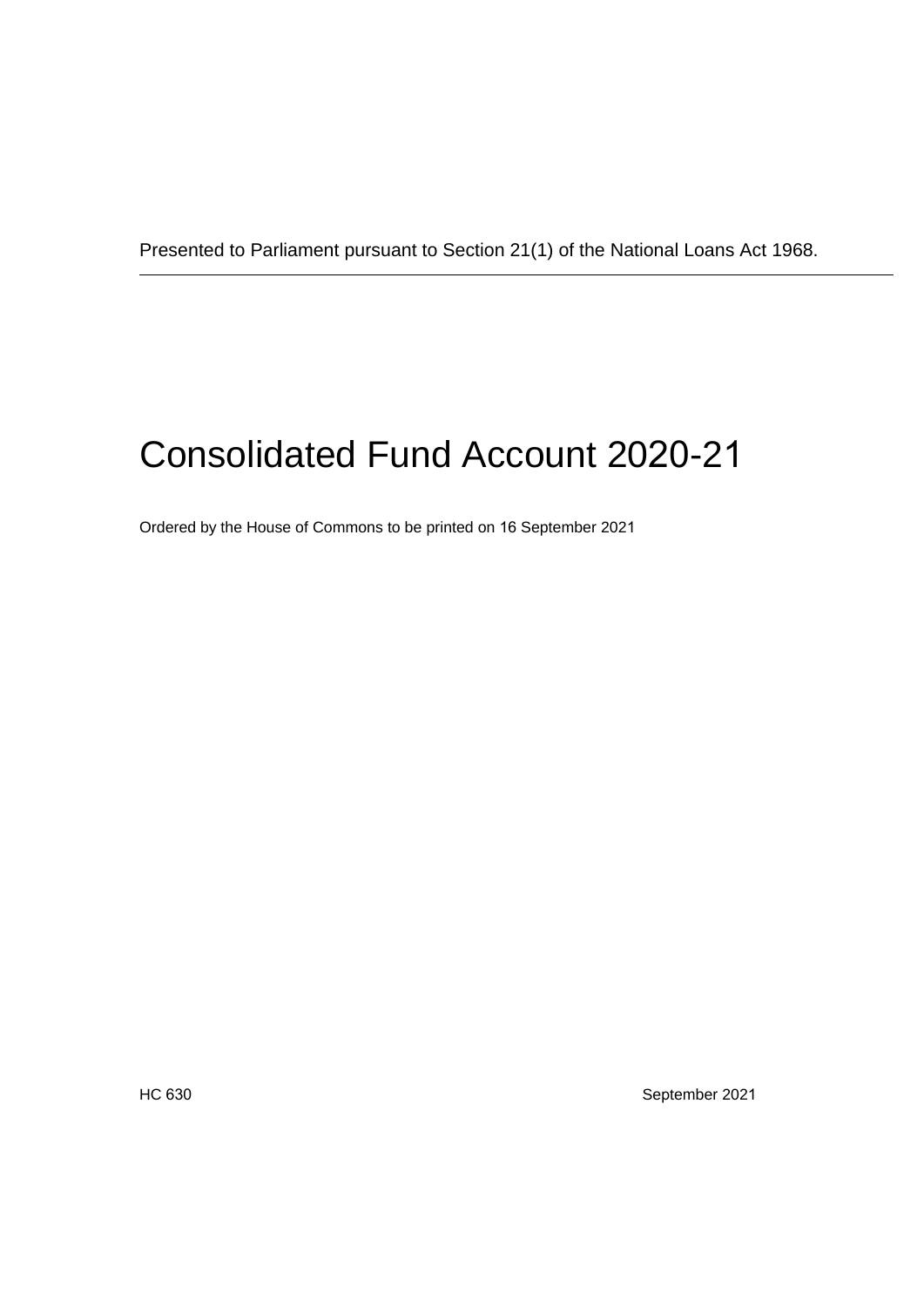

#### © Crown copyright 2021

This publication is licensed under the terms of the Open Government Licence v3.0 except where otherwise stated. To view this licence, visit nationalarchives.gov.uk/doc/open-government-licence/version/3.

Where we have identified any third party copyright information you will need to obtain permission from the copyright holders concerned.

This publication is available at<www.gov.uk/official-documents>.

Any enquiries regarding this publication should be sent to us at public.enquiries@hmtreasury.gov.uk

ISBN 978-1-5286-2873-0

E02671861

Printed on paper containing 75% recycled fibre content minimum

Printed in the UK by HH Associates Ltd. on behalf of the Controller of Her Majesty's Stationery Office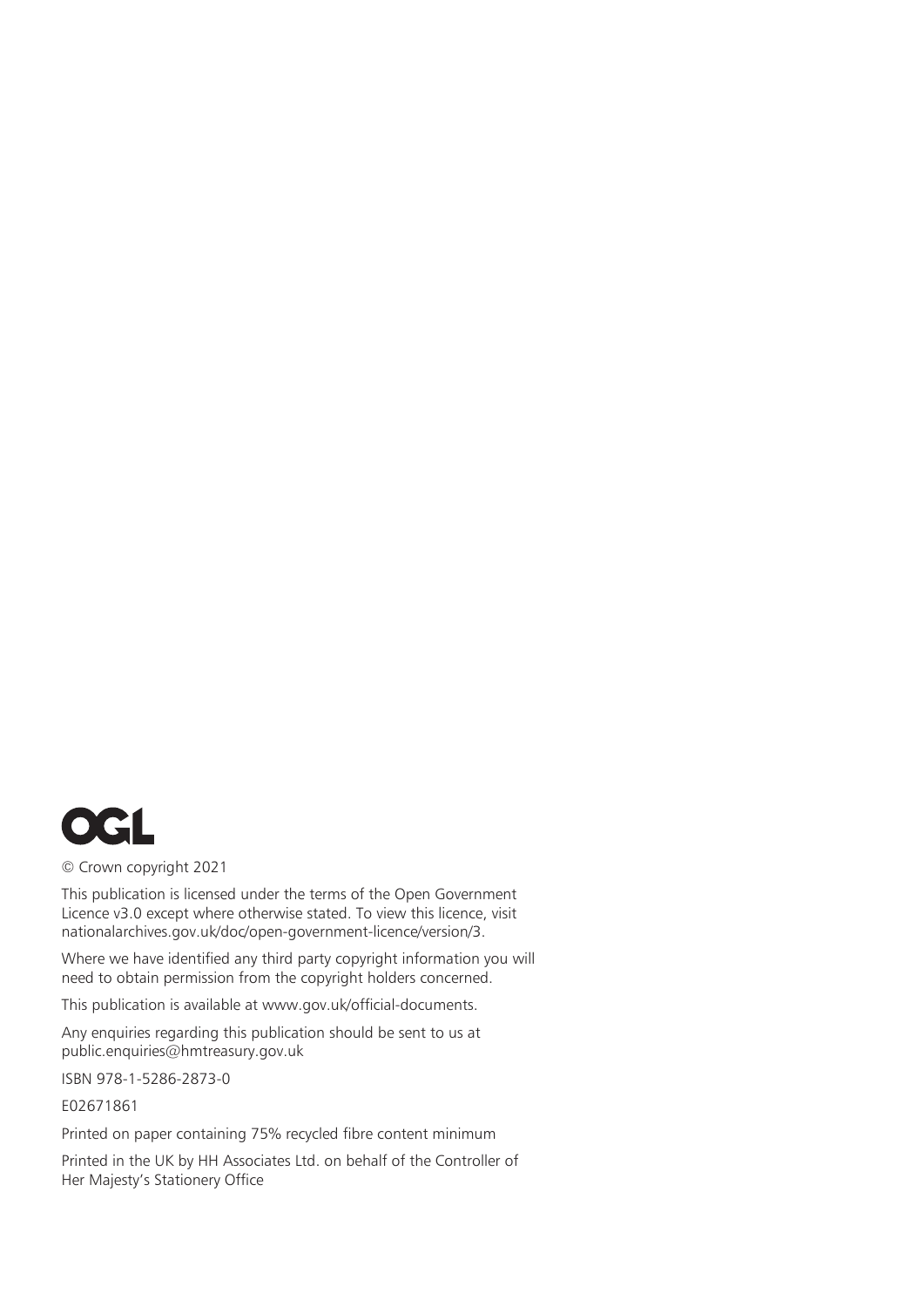## **CONTENTS**

|                                                                                                               | Page    |
|---------------------------------------------------------------------------------------------------------------|---------|
| <b>Performance report</b><br>Overview<br>Performance analysis                                                 | 2<br>3  |
| <b>Accountability report</b><br>Corporate governance report<br>Parliamentatry accountability and audit report | 5<br>13 |
| <b>Receipts and Payments Account</b>                                                                          | 19      |
| <b>Notes to the Account</b>                                                                                   | 20      |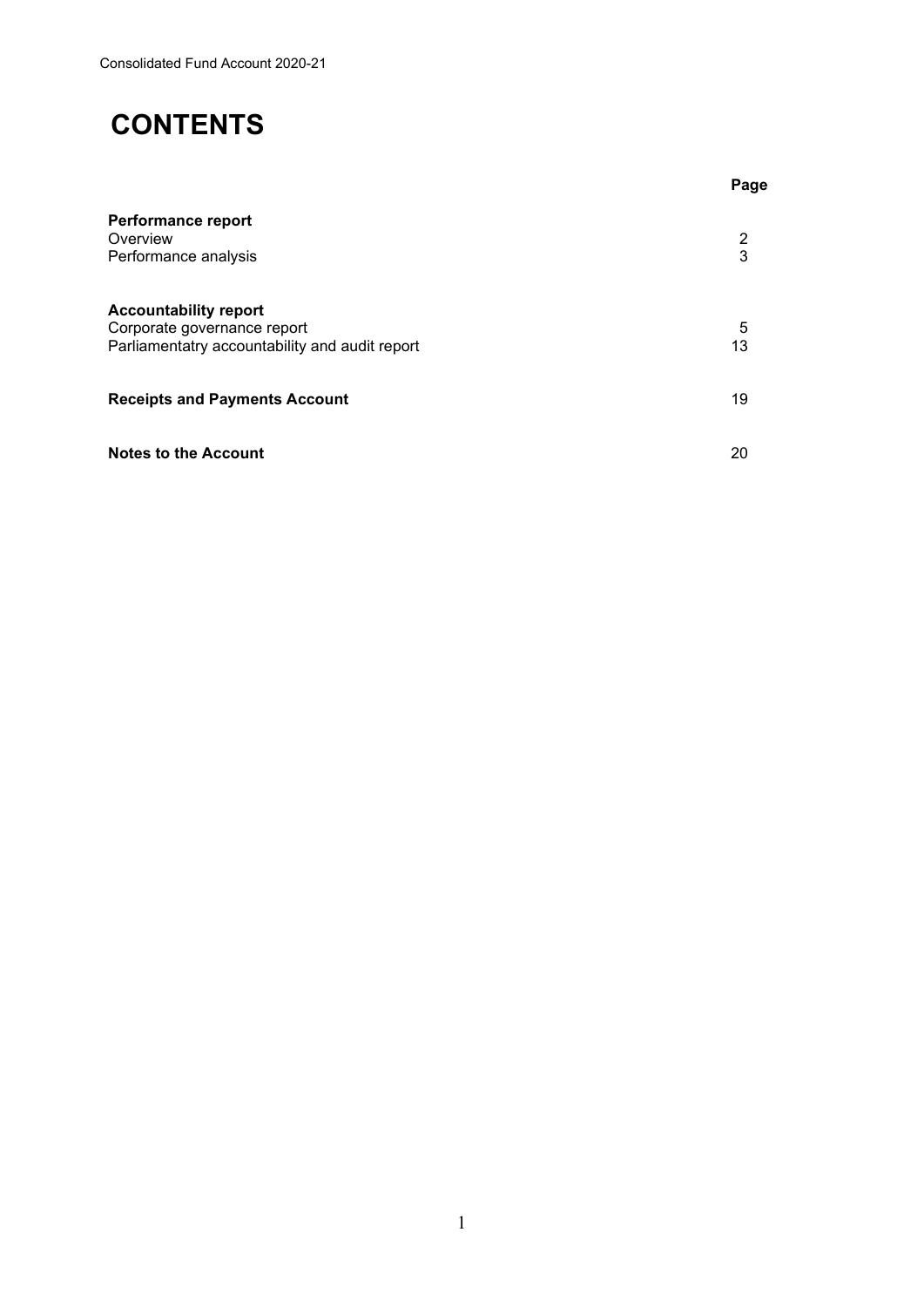## <span id="page-4-0"></span>**Performance report**

## **Overview**

#### **Purpose and activities of the Consolidated Fund Account**

 The Consolidated Fund (CF) was first set up in 1787 as 'one fund into which shall flow every stream of public revenue and from which shall come the supply for every service'. The basis of the financial mechanism by which the CF is operated is governed by the Exchequer and Audit Departments Act 1866.

 lending on the other, the National Loans Fund (NLF) was established on 1 April 1968 by the National within the CF. The accounts for the CF and NLF are now published separately. Both the CF and NLF are administered by HM Treasury (the Treasury), with the bank accounts maintained at the Bank of England. regarded as central government's main borrowing and lending account. By virtue of section 19(1) of the National Loans Act 1968, the net liabilities of the NLF are a liability of the CF. In order to separate government revenue and expenditure on the one hand and government borrowing and Loans Act 1968 to account for government borrowing and lending which were until then accounted for The CF can therefore be regarded as central government's current account, whereas the NLF can be

 interest costs. The finance needs of the CF are met by the NLF (via the proceeds of borrowing) to the a nil balance on its bank account because any surpluses or deficits are offset by transfers to or from the The CF receives the proceeds of taxation and certain other government receipts, makes issues to finance Supply Services, meets the Standing Services directly charged by statute and reimburses the NLF for net extent that taxation and other receipts are insufficient to meet its outgoings. The CF finishes every day with NLF.

The receipts of the CF mainly consist of:

- tax revenues such as those collected by Her Majesty's Revenue and Customs (HMRC);
- other receipts paid over by departments known as Consolidated Fund Extra Receipts (CFERs);
- • tax-type revenues such as fines, penalties and certain licence fees paid over by departments and known as Trust Statement income;
- repayments from the Contingencies Fund; and
- balancing payments from the NLF when daily payments by the CF exceed its receipts.

The payments from the CF are mainly for:

- Estimates process, which confers formal statutory authority through the Supply and Appropriation • Supply Services, which are payments issued to government departments to finance their net expenditure. Parliament votes the necessary financial provision normally through the Supply Acts that follow. There are normally two separate pieces of Supply legislation in each financial year: the Supply and Appropriation (Main Estimates) Act and the Supply and Appropriation (Anticipation & Adjustments) Act. The departments then use the cash for the purposes approved by Parliament;
- • Standing Services, which are charges exempt from any need to be voted annually by Parliament because it has, by statute, permanently authorised the payments. These include for example the salaries of members of the higher judiciary, expenses of holding general elections, United Kingdom contributions to the budget of the European Union and financial assistance payments made under the Banking Act 2009;
- Opposition Leaders, Opposition Whips and the offices of high ranking officials which include the • Standing Service payments for Political and Public salaries and pensions include Speakers, Comptroller and Auditor General, Parliamentary and Health Service Ombudsman and Information Commissioner;
- issues to the Contingencies Fund; and
- balancing payments to the NLF when daily receipts into the CF exceed its payments.

The financing needs of the CF are expected to be met over the long term mainly through future tax revenue receipts and other government revenues. Whilst the level of receipts in any year is subject to policy changes and, relatedly the UK's economic position, any shortfall can be met through the issuance of debt from the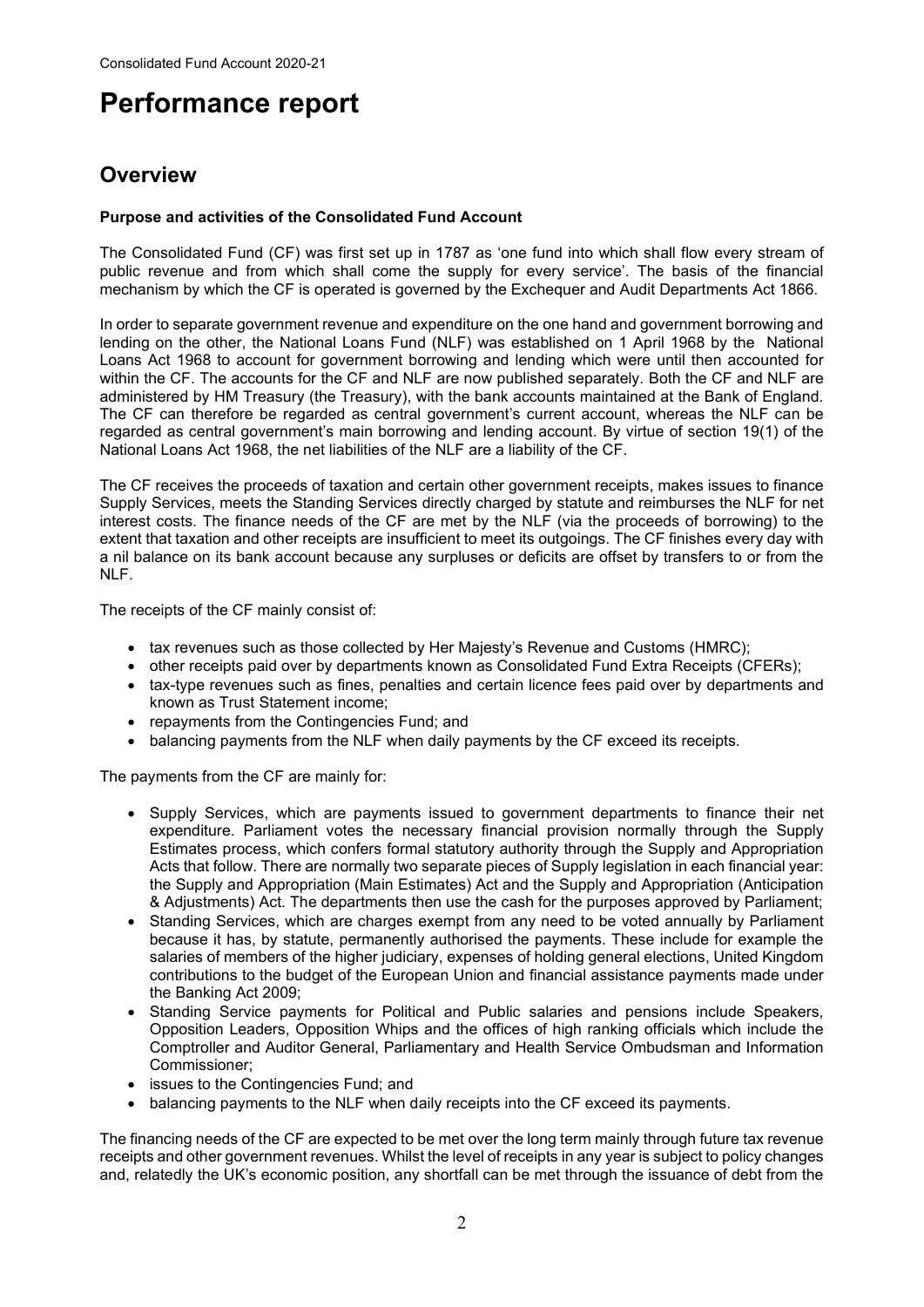<span id="page-5-0"></span> Reporting Manual, whilst the accounts are prepared on a cash basis it has been concluded that it is NLF, the demand for which remains robust. Therefore, in accordance with the Government Financial appropriate to consider the CF as a going concern.

#### **Key issues and risks**

The key issues and risks facing the CF are considered in the Governance Statement on pages 7 to 12.

### **Performance analysis**

 The outturn for the year shows total payments and total receipts of £1,064.4 billion each (2019-20: £591.7 billion), including a receipt of £371.9 billion (2019-20: £68.5 billion) from the NLF to cover what would have been the deficit for the year.

 increasing tax receipts to the Consolidated Fund by funding payments that would otherwise have been underlying receipts decreased from £506.3 billion to £472.8 billion and underlying payments increased from £574.8 billion to £844.7 billion: Transactions with the Contingencies Fund artificially inflate both receipts and payments as do advances to HMRC to cover daily revenue shortfalls as described in note 2 to the accounts (the latter have the effect of funded by HMRC from tax receipts). After adjusting for these, and for the deficit funding from the NLF, total

|                                               | <b>Receipts</b> |               | <b>Payments</b> |               |
|-----------------------------------------------|-----------------|---------------|-----------------|---------------|
|                                               | 2020-21<br>£m   | 2019-20<br>£m | 2020-21<br>£m   | 2019-20<br>£m |
| Total receipts / payments                     | 1,064,427       | 591,742       | 1,064,427       | 591,742       |
| Less Advances to HMRC                         | (9, 723)        | (9, 339)      | (9, 723)        | (9,339)       |
| Less Transactions with the Contingencies Fund | (209,999)       | (7,600)       | (210,000)       | (7,600)       |
| Less Deficit funding from the NLF             | (371, 874)      | (68,490)      | ۰               |               |
|                                               | 472,831         | 506,313       | 844.704         | 574.803       |

The accounts of the Contingencies Fund are published separately.

#### **Receipts**

 In 2020-21 tax receipts decreased by £43.4 billion from £472.5 billion to £429.1 billion. More information Miscellaneous receipts increased by £9.0 billion from £24.8 billion to £33.8 billion. Further details can be found in note 3. is set out in the Annual Report and Accounts and Trust Statement prepared by HM Revenue & Customs.

#### **Payments**

 Supply payments to government departments increased by £271.5 billion from £520.7 billion in 2019-20 to £792.3 billion in 2020-21. Note 4c sets out the cash supplied to the ten highest drawing departments during 2020-21. Further details on how Supply has been spent can be found in individual departmental Annual Reports & Accounts. Payments to the budget of the European Union (EU) decreased by £1.1 billion, from £14.2 billion in 2019-20 to £13.1 billion in 2020-21. Further details can be found in note 5.

#### **International Support**

 related to further financial operations approved after our withdrawal. Up until 31 March 2021 the CF was The EU Budget is used to back various mechanisms that provide financial assistance to EU Member States and Third Countries including loans from the European Financial Stabilisation Mechanism, European Balance of Payments Facility, Macro Financial Assistance and the European Investment Bank. The UK left the EU on 31 January 2020. Under the terms of the Withdrawal Agreement the UK will maintain its existing contingent liabilities to the EU under these mechanisms, but not take on any additional contingent liabilities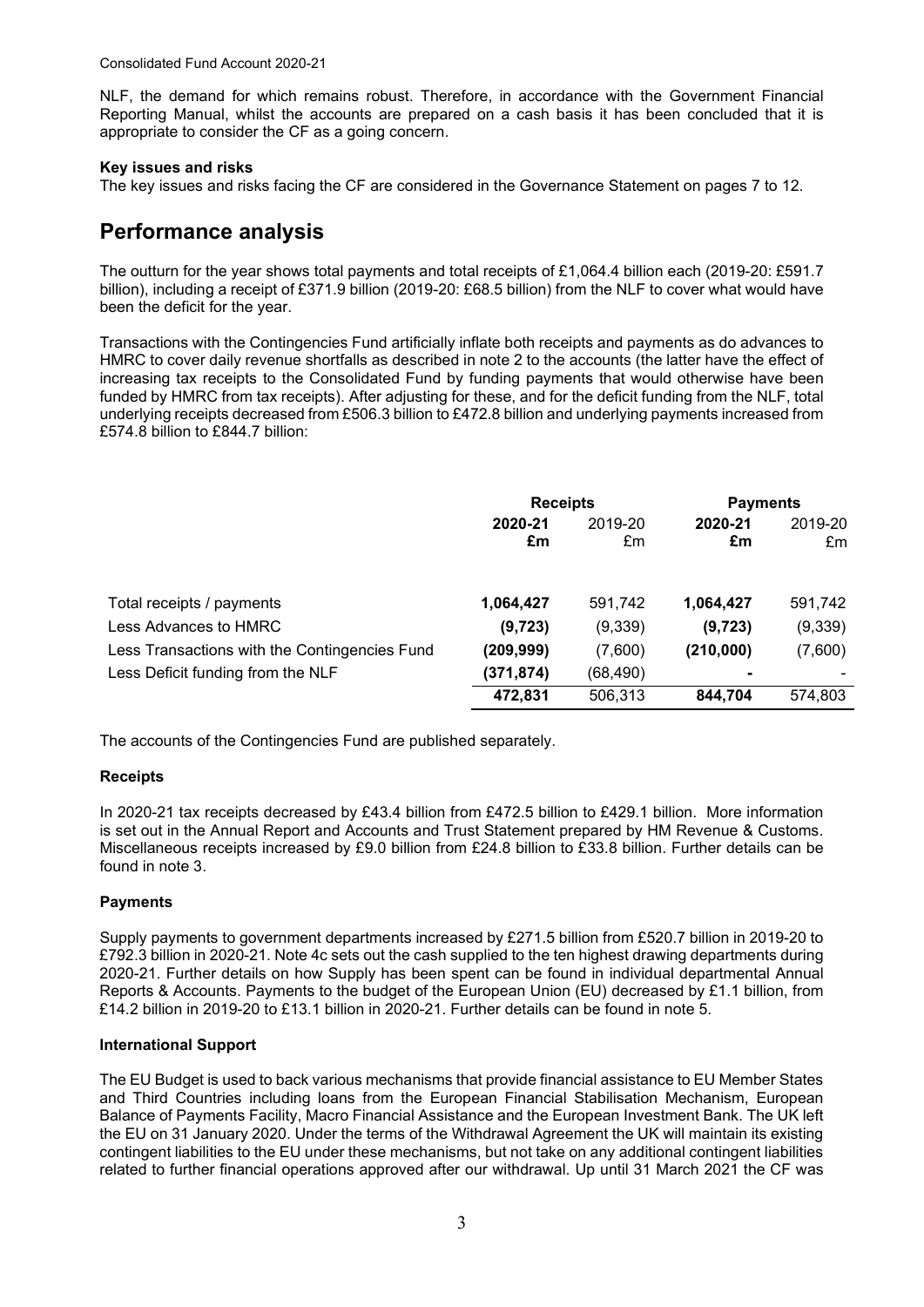Consolidated Fund Account 2020-21

 mechanisms. No liabilities crystallised during 2020-21 (2019-20: nil). As described in the Parliamentary responsible for any payments arising from the UK's contingent liability relating to lending under these accountability and audit report, any calls on the UK's contingent liabilities for loans guaranteed by the EU budget that fall after 31 March 2021 will be funded by HM Treasury through the Supply process, not from the CF. Details of these contingent liabilities can be found in HM Treasury's Annual Report and Accounts.

 In March 2018, a formal notice of infraction was received from the European Commission alleging that over the period 2011-2017, the UK did not take adequate steps to prevent losses to the EU budget from does not accept liability, and has fully contested the case. The written and oral hearing stages of the infraction have now concluded, with the case being heard at the CJEU on the 8 December 2020. The UK customs undervaluation fraud and that €2.7bn of customs duty is owed. Following correspondence between the UK and the Commission, the Commission referred the case to the European Court of Justice (CJEU). The government does not agree with the Commission's estimate of evaded duty and is currently awaiting the Advocate General's Opinion which is due on the 9 September with the judgment expected in early 2022.

#### **EU withdrawal: the financial settlement**

 Obligations falling due before 31 March 2021, such as Budget contributions during the transition period, The European Union (Withdrawal Agreement) Act 2020 implements the Withdrawal Agreement. Under the main financial provision of the Act, obligations under the financial provisions of the Agreement that fall due after 31 March 2021, will be funded from Supply rather through a Consolidated Fund Standing Service with the exception of sums required to be paid in respect of the traditional own resources of the EU. HM Treasury will account for the financial settlement obligations and payments falling due after 31 March 2021. and payment of customs duties on imports from outside the EU before the end of the transition period will be met by the Consolidated Fund. It is currently anticipated that these payments will cease by the end of 2026.

 in government accounts, is included in Annex E of the "European Union Finances" publication series. Further information on the financial impact of EU withdrawal, and the treatment of the financial settlement

#### **Long-term expenditure trends**

 and reimburse the NLF for net interest costs, it has no long-term expenditure trends. Since the function of the CF is to account for the proceeds of taxation and certain other government receipts, make issues to finance Supply Services, meet the Standing Services directly charged by statute

**Tom Scholar** 7 September 2021 Accounting Officer HM Treasury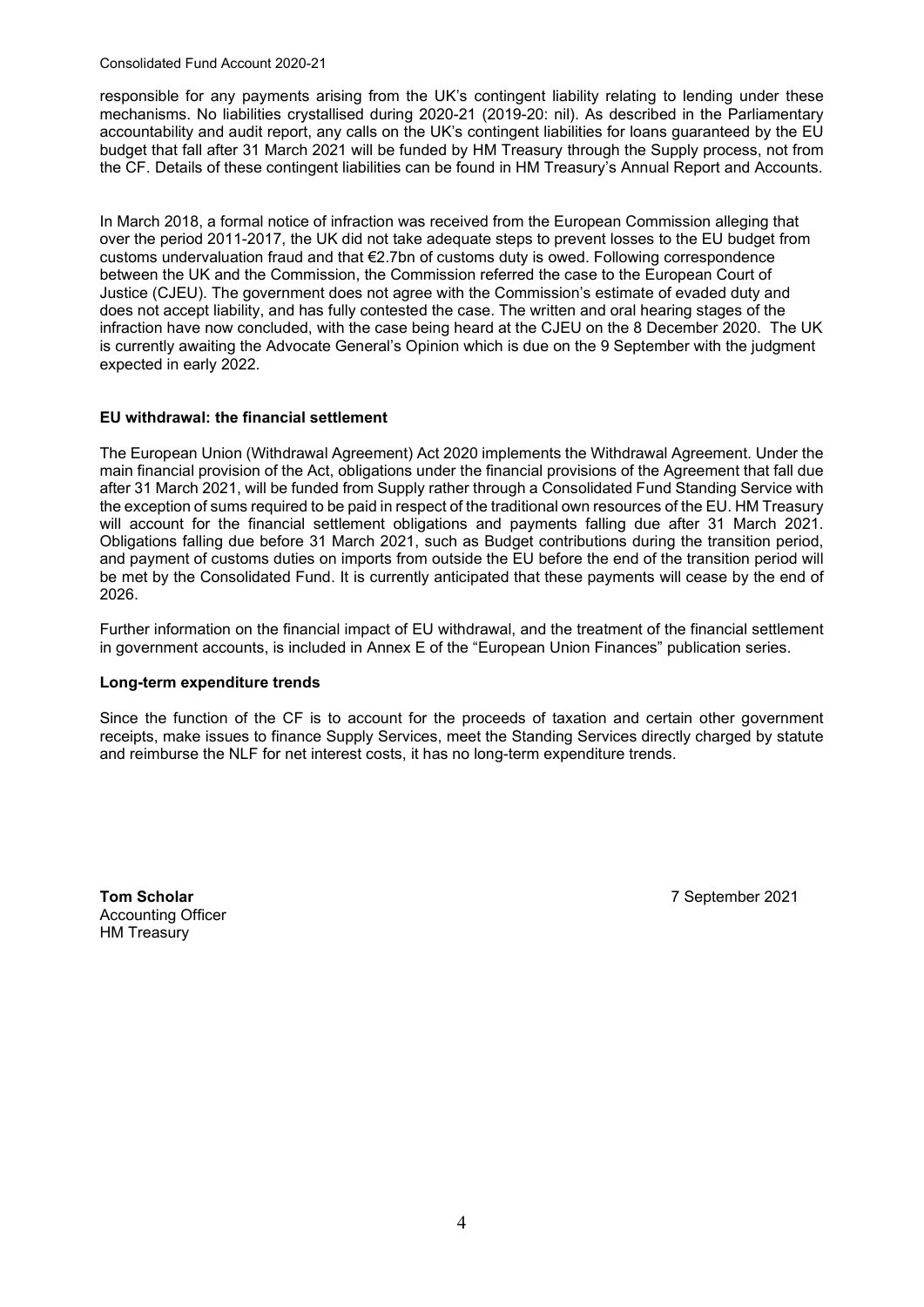## <span id="page-7-0"></span>**Accountability report**

 of the Consolidated Fund's governance structures and how they support the achievement of the Consolidated Fund's objectives. It includes the Statement of Accounting Officer's responsibilities and the accountability information on regularity of expenditure and remote contingent liabilities as well as the The accountability report contains a Corporate governance report and a Parliamentary accountability and audit report. The purpose of the Corporate governance report is to explain the composition and organisation Governance statement. The Parliamentary accountability and audit report includes key Parliamentary Certificate and Report of the Comptroller and Auditor General to the Houses of Parliament.

### **Corporate governance report**

### **Directors' report**

 Operationally, the Consolidated Fund (CF) is managed by HM Treasury and staff charged with its oversight pensions but is not an employer. The CF itself therefore has no employees of its own. are employees of HM Treasury. Separately, the CF makes funding available for certain salaries and

#### **Directors' conflicts of interest**

In 2020-21, no material conflicts of interest have been noted by the senior management overseeing the Consolidated Fund.

#### **Personal data related incidents**

The CF had no protected personal data related incidents during 2020-21 (2019-20: nil).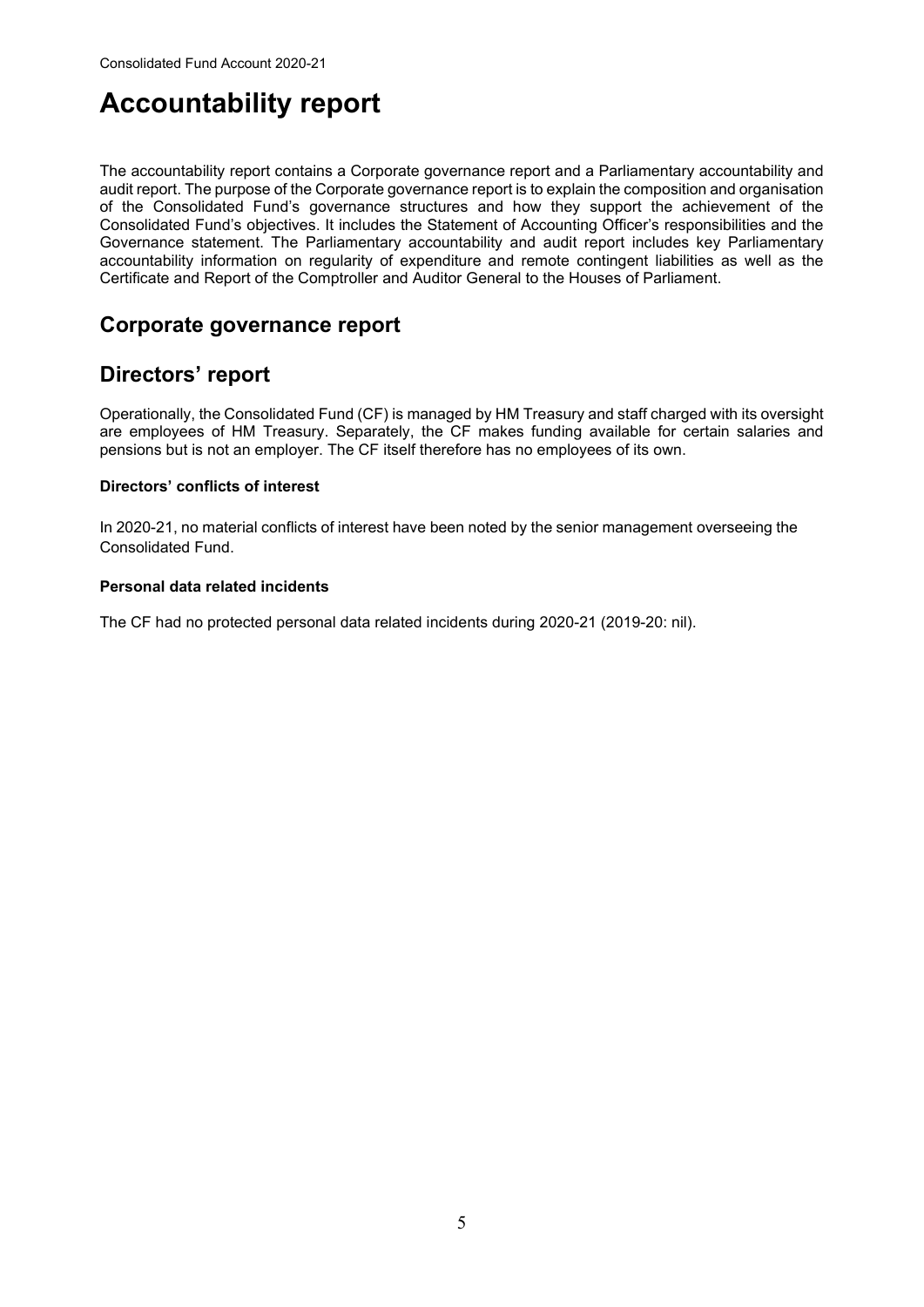## **Statement of Accounting Officer's Responsibilities**

 Under section 21(1) of the National Loans Act 1968, the Treasury is required to prepare a statement of appropriate by HM Treasury. The Account is prepared on a cash basis and must give a true and fair view accruals basis to assist preparation of Whole of Government Accounts. Account relating to the Consolidated Fund for each financial year in the form and on the basis considered of the state of affairs of the Consolidated Fund and of its receipts and payments for the financial year. Notes 7-11 accompanying the Account disclose certain information relating to the Consolidated Fund on an

In preparing the Account the Accounting Officer is required to:

- observe the relevant accounting and disclosure requirements of the Government Financial Reporting Manual in so far as they are relevant to the Account and apply suitable accounting policies on a consistent basis;
- make judgements and estimates on a reasonable basis; and
- take personal responsibility for the annual report and accounts and the judgements required for confirm that the annual report and accounts as a whole are fair, balanced and understandable and determining that they are fair, balanced and understandable.

 The Treasury has appointed its Permanent Secretary, Tom Scholar, as Accounting Officer of the Consolidated Fund.

 public finances for which the Accounting Officer is answerable and for keeping proper records, are set out in *Managing Public Money* published by the Treasury. The responsibilities of an Accounting Officer, including responsibility for the propriety and regularity of the

 The Accounting Officer confirms that, as far as he is aware, there is no relevant audit information of which the CF's auditors are unaware, and that he has taken all the steps that he ought to have taken as Accounting Officer to make himself aware of any relevant audit information and to establish that the CF's auditors are aware of that information.

 The Accounting Officer confirms that the annual report and accounts as a whole are fair, balanced and understandable and that he takes personal responsibility for the annual report and accounts and the judgements required for determining that they are fair, balanced and understandable.

#### **Audit arrangements**

 The Account is prepared under section 21(1) of the National Loans Act 1968. The account is audited by the Comptroller and Auditor General under the requirements of the National Loans Act 1968. The National Audit Office (NAO) bears the cost of all external audit work performed on the CF. No non-audit work was undertaken by the NAO in relation to the CF in 2020-21.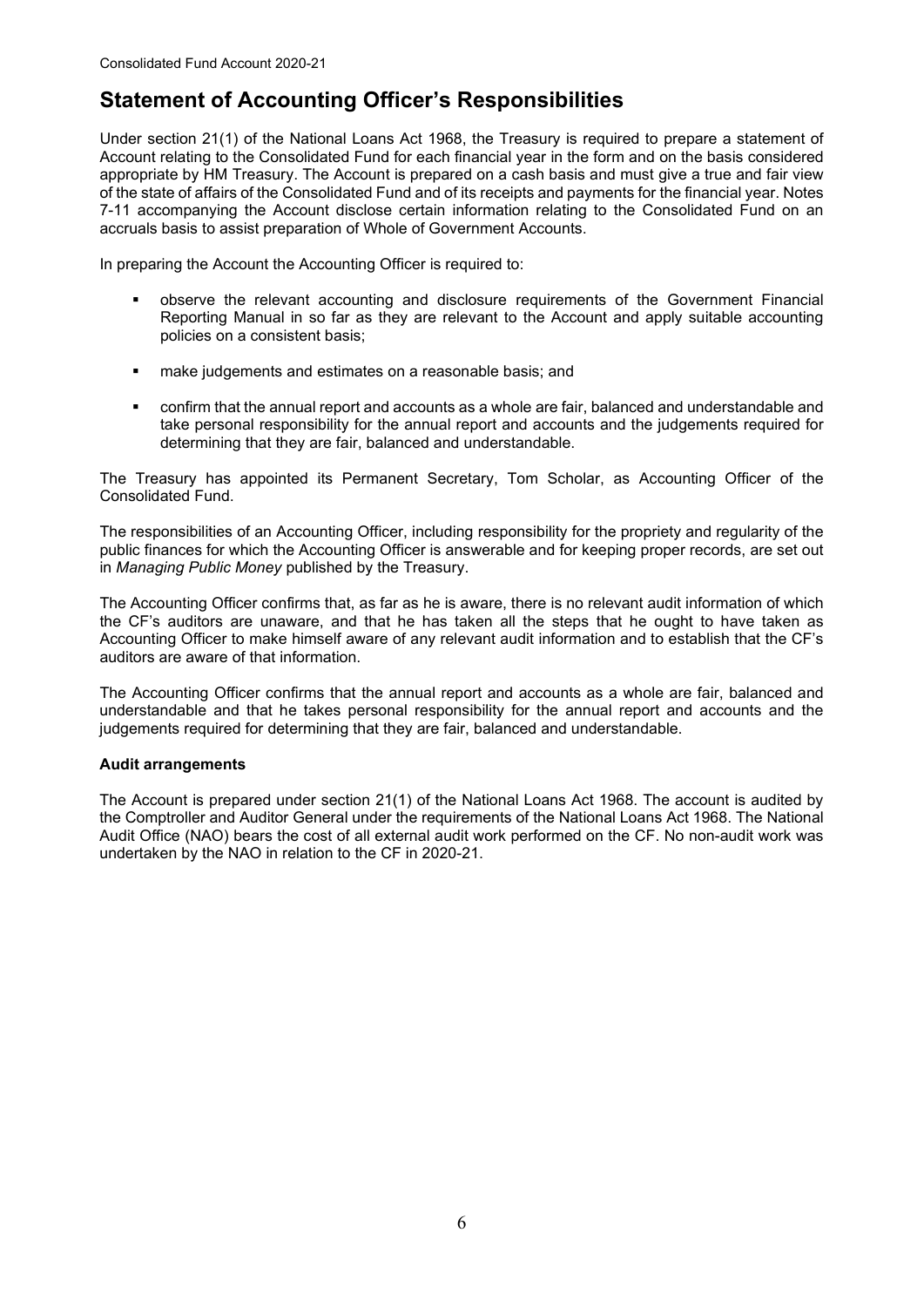## **Governance Statement**

#### **1. Governance Framework**

- 1.1 The Consolidated Fund (CF) is managed within the Treasury's overall risk and governance framework as set out in the Treasury's Annual Report and Accounts 2020-21. This includes the Treasury Board's assessment of its compliance with the Corporate Governance Code for Central Government Departments.
- 1.2 The Chancellor of the Exchequer, as Minister in charge of the Treasury, is responsible and answerable to Parliament on all the policies, decisions and actions of the Treasury, and ultimately of the CF.
- 1.3 As Accounting Officer for the CF, I am personally responsible and accountable to Parliament for the organisation and quality of management of the CF, including its use of public money and the stewardship of its assets, in line with those responsibilities assigned to me in Managing Public Money.

#### **Audit and Risk Committee**

- and Whole of Government Accounts. 1.4 The Audit and Risk Committee (ARC) provides independent, objective and constructive challenge on the robustness of the control mechanisms in place and the evidence provided to deliver the assurance needed by the Board. It supports the Permanent Secretary and the other core department Accounting Officers in their responsibilities for managing risk, control and governance. The Committee may consider any issue relating to the running of the Treasury as well as any delivery or reputational risk. The ARC has oversight of the production of the Treasury Annual Report and Accounts, Central Funds (Consolidated Fund, National Loans Funds, Contingencies Fund and Exchange Equalisation Account)
- 1.5 Details on the overall risk and governance structure of HM Treasury can be found in the Governance Statement in the Treasury's Annual Report and Accounts.
- 1.6 The Permanent Secretary appoints members of the Committee for periods up to three years, extendable by one additional three-year period. The Chair of the Committee (Richard Meddings) reports directly to the Permanent Secretary and is also a Non-Executive member of the Treasury Board.
- 1.7 The membership of the ARC at the 31 March 2021 was:
	- • Richard Meddings Richard has chaired Audit and Risk Committees for a number of FTSE 100 plc, Legal & General plc, Deutsche Bank AG and Jardine Lloyd Thompson. He brings risk and banking experience to the role having been at Standard Chartered plc from 2002 until 2014 as serves on a number of Boards including as a NED on the Board of Credit Suisse Group AG, as companies within the Financial Services sector. Richard has served as a NED on the Boards of 3i Group Executive Director responsible for Risk and as Group Finance Director for 8 years. Richard Chair of TSB Bank, as Deputy Chair of the charity Teach First and as Chair on the Hastings Opportunity Area Board.
	- • Tim Score Tim's experience covers financial management and an in-depth knowledge of the technology sector. He was Chief Financial Officer of ARM Holdings plc from 2002 to 2015, Senior LucasVarity PLC. Other roles: Chair of The British Land Company plc. Member of the Board of independent director, Chair of Audit and Interim Chairman at National Express Group (2005-2014), CFO of Rebus Group and William Baird PLC, and Group Financial Controller at BTR Plc and Trustees of Royal National Theatre; Chair of the Audit Committee of the Football Association; Non-Executive Director and Chair of Audit Committee at Pearson plc and Senior Independent Director at Pearson.
	- • Zarin Patel Zarin is Non-Executive Director of Anglian Water Services Limited and Chair of its Audit and Risk Committee. She is also Trustee of National Trust and Chair of its Audit and Risk Committee and was appointed to the board of Post Office Limited in November 2019 and sits on its Audit and Risk Committee. Until June 2021, Zarin was an Independent member of the Audit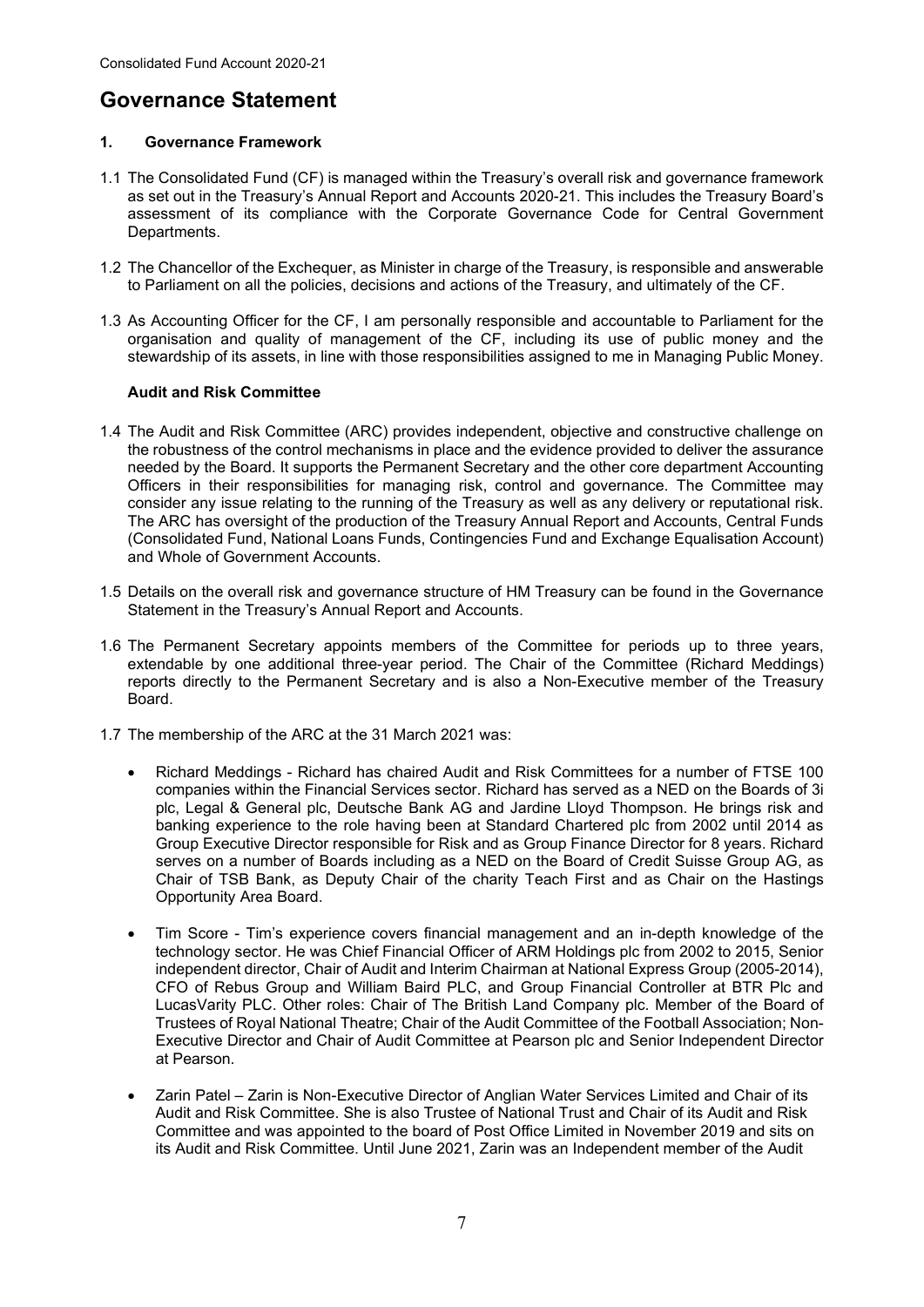and Risk Committee at John Lewis Partnership Plc. She was also formerly the Chief Financial Officer at the BBC and a member of its Executive Board.

- • Sir Peter Estlin Peter is an Alderman of the City of London Corporation. He is also an Independent Director at Rothschild & Co and Chair of the Association of Apprentices. Peter was also previously Group Financial Controller and acting Group CFO at Barclays.
- 1.8 The ARC met eight times during 2020-21 with all meetings held virtually. Pre-meeting discussions with the National Audit Office and Internal Auditors were held before each session. Attendance is outlined in the table below:

|                                 | <b>Attendance</b> |
|---------------------------------|-------------------|
| <b>Richard Meddings (Chair)</b> | 8/8               |
| l Tim Score                     | 8/8               |
| l Sir Peter Estlin              | 8/8               |
| Zarin Patel                     | 7/8               |

- 1.9 The ARC has a robust Conflicts of Interest Policy, which requires members to excuse themselves from discussions where potential conflicts may occur. Members are required to inform me about any potential conflicts and highlight these at the start of each meeting as appropriate.
- 1.10 In addition to the independent members, the appropriate Accounting Officers, HM Treasury's Group Director of Finance and the Treasury Accountant (or, in their absence, the Head of Exchequer Accounts) also attend ARC meetings. Members have the opportunity for a pre-committee discussion with the NAO, Group Head of Internal Audit for HM Treasury and Head of Exchequer Funds Internal Audit (EFIA).
- 1.11 The ARC challenged and approved the Internal Audit work programme throughout the year and followed up on management action to address audit recommendations.
- 1.12 The external auditor is the Comptroller and Auditor General and the NAO attend all ARC meetings on his behalf.
- 1.13 The ARC receives all NAO reports and a summary of EFIA reports relating to the CF, as well as underlying reports on internal audits where issues are identified leading to Red or Amber assessments (one such report in 2020-21 and none in 2019-20, with recommendations subsequently addressed).

#### **Exchequer Funds Internal Audit (EFIA)**

- 1.14 Internal Audit for the CF is provided by EFIA, whose services are provided by the internal audit function of the Debt Management Office. The Head of EFIA reports directly to both me and the ARC on audit reporting matters. As required by the Public Sector Internal Audit Standards (PSIAS) an External Quality Assessment (EQA) of the Internal Audit service provided by EFIA is currently underway.
- 1.15 For the CF, an annual risk-based internal audit programme is agreed with the Treasury Accountant (or, in their absence, one of their managers) in advance of the ARC's approval. The work programme always includes a review of the receipts and payments process, due to the very high value of payments made by the CF. The ARC reviews the work programme and is kept informed of progress and amendments.

#### **EFIA Head of Internal Audit Report**

 On the basis of the work undertaken and discussions with EFA Management, in my opinion the framework of governance, risk management and control for the from the work EFA Internal Audit (EFIA) carried out in 2020-21 that would give rise to a separate comment in the governance statement nor areas of concern that I needed to bring to the specific attention of the Accounting Officer. This is CF was adequate and effective during 2020-21. There were no matters arising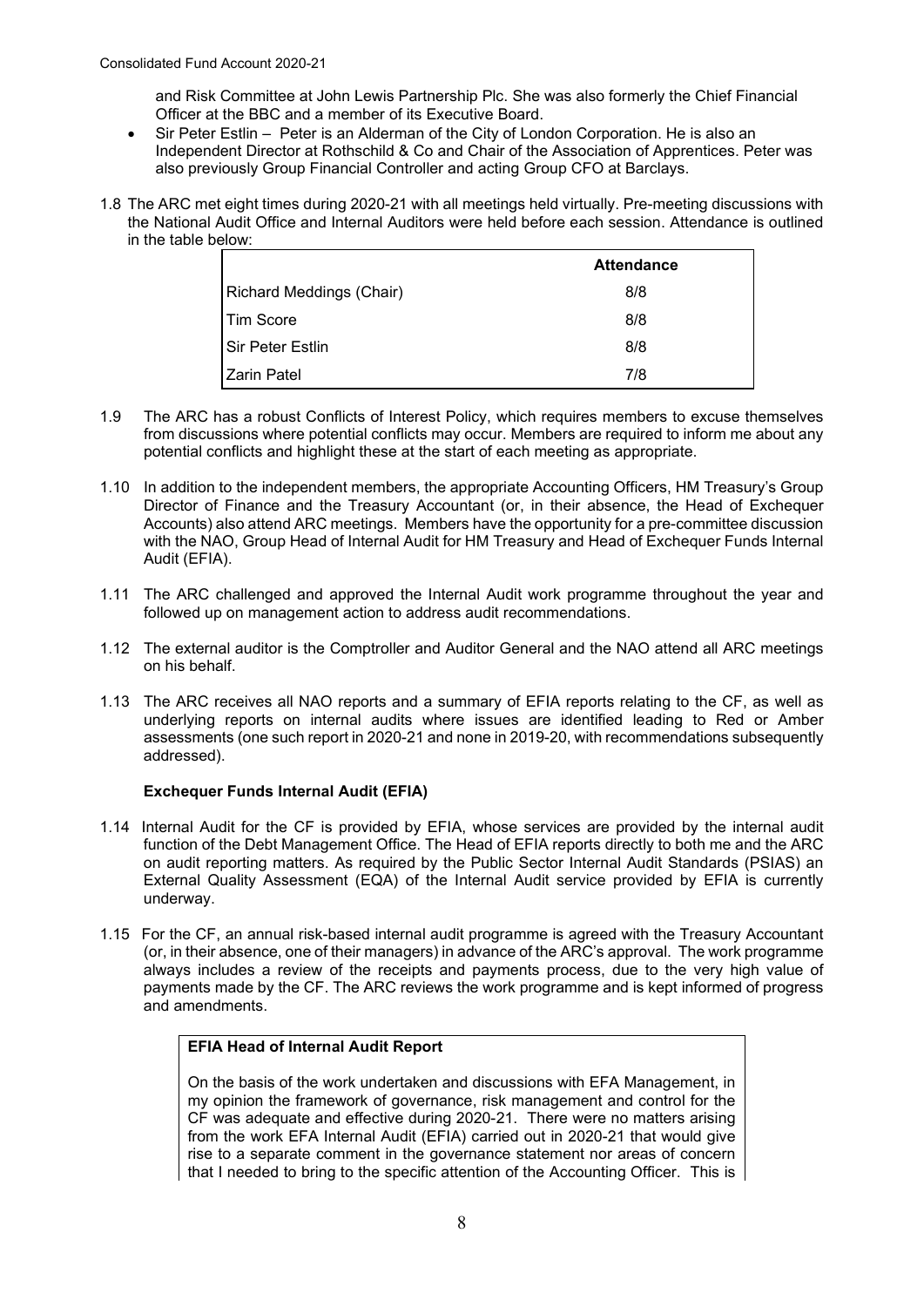risk management and internal control that was issued to the Accounting Officer in 2019-20. Overall, the processes within EFA are well established and operating the same level of assurance on the adequacy and effectiveness of governance, effectively, with a high standard of controls in place and record keeping that supports the transactions undertaken.

which the Accounting Officer needs to inform his annual Governance Statement. which the Accounting Officer needs to inform his annual Governance Statement.<br>It does not detract from the Accounting Officer's personal responsibility for the which he takes assurance from his senior management and formal controls, as well as from internal audit. The annual internal audit opinion is a key element of the assurance framework, framework of governance, risk management and control, on the effectiveness of

 Treasury's Audit and Risk Committee and Accounting Officer. EFIA has delivered a programme of internal audit engagements throughout 2020-21 business continuity arrangements specific to the CF and also across the wider The planned internal audit programme was reviewed and endorsed by HM including a review of all types of payments and receipts across the CF, the public finance business group.

 Throughout the year, EFIA has continued to liaise with the EFA team and attend the HMT Audit and Risk Committees.

Malcolm Copeman Head of Internal Audit Exchequer Funds Internal Audit

#### **Management of the Consolidated Fund**

 1.16 The CF is managed by the Treasury Accountant and their managers within the Exchequer Funds and Accounts (EFA) Team of HM Treasury. The EFA team reports any matters concerning the CF directly to me.

#### **2. Risk Management**

#### **Treasury Risk management and reporting to the Treasury's Boards**

- line with the guidance, risk management forms an integral part of the department's governance, leadership and activities. The department has a sound system in place to consider the risks faced, challenge the assumptions made and, where appropriate, offer advice on how best to mitigate them. 2.1 HM Treasury's approach to risk management is informed by principles set out in The Orange Book. In Within this structure some key positions hold specific accountabilities.
- 2.2 A risk management framework operates across the Treasury, including the Consolidated Fund, ensuring the effective identification and management of risks to the Department's strategic objectives. The Framework is underpinned by Directors', Risk Groups' and the Operations Committee's responsiblity for monitoring, challenging and reporting on performance against, and risks to, the Treasury's objectives.
- 2.3 The Strategy, Planning and Budget Group synthesises the key updates on performance and risk for the Executive Management Board and the Treasury Board (Sub-Committee) on a quarterly basis via the Quarterly Performance and Risk Report (QPRR), escalating critical issues and enabling senior managers to take action as appropriate.
- 2.4 As a risk owner, the Treasury Accountant feeds into the quarterly risk return for the Fiscal Group and also provides a biannual risk return specifically for the CF. Both returns feed into QPRR presented to EMB and the Treasury Board (Sub-Committee).
- 2.5 The Chair of the ARC is invited to report concerns or issues to the TB(SC) and is a non-executive member of the Treasury Board.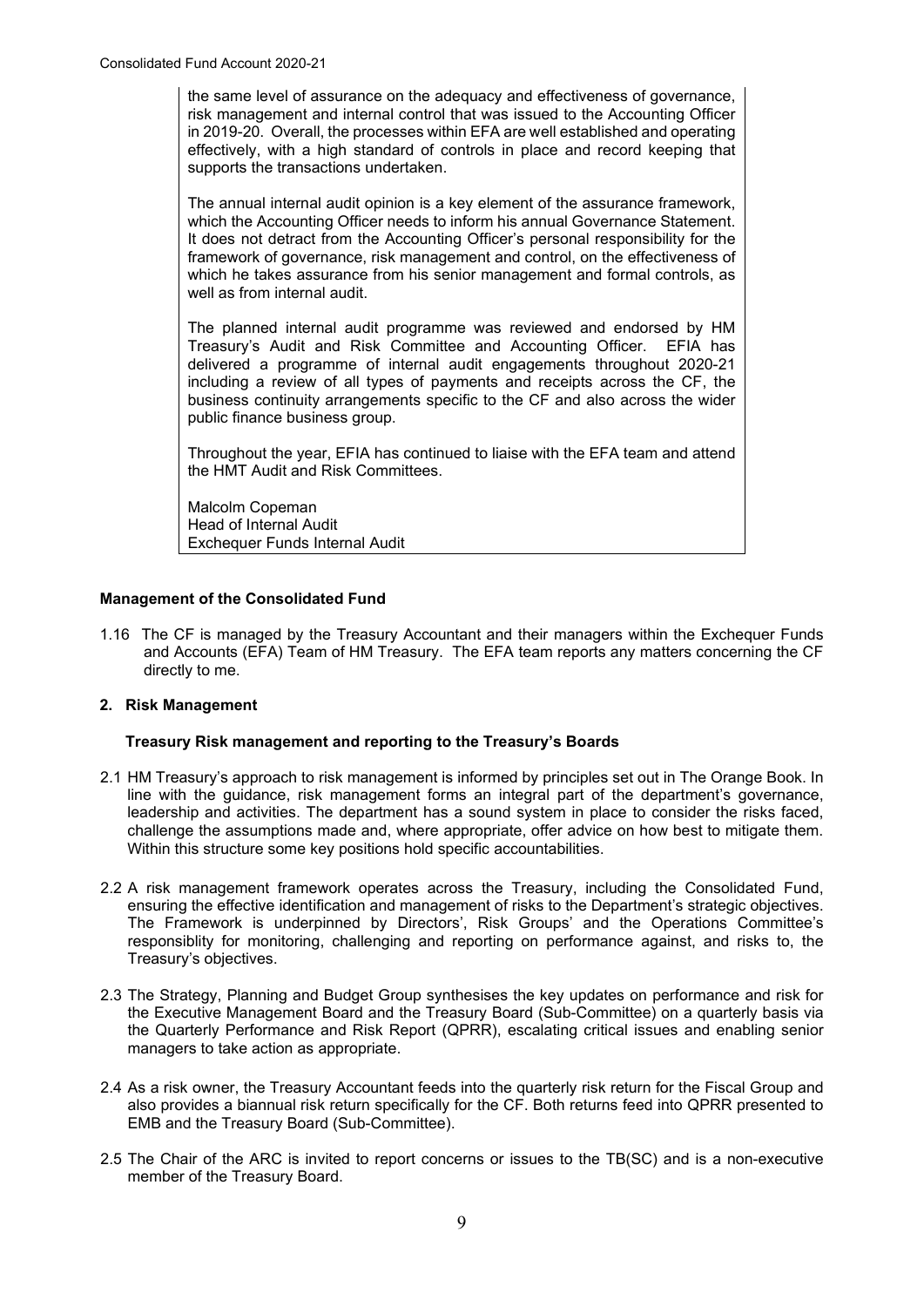#### **Consolidated Fund Risk management**

- 2.6 EFA is managed within the Treasury's risk management framework, as set out in the Treasury's Annual on a day-to-day basis for risk management of those Funds managed by EFA, and for ensuring that my appropriately. They are supported by members of EFA management who are responsible for ensuring that the tasks in their respective areas are compliant with operational policies and procedures, and with legislation. In addition, a Central Funds Risks and Controls Review Panel comprising directors from quarterly controls report and accompanying risk register produced by EFA management in advance of Report and Accounts (summary provided above). The Treasury Accountant has overall responsibility financial, regularity and propriety responsibilities as Accounting Officer of the CF are discharged both Treasury and the Debt Management Office provides me with additional assurance on EFA operations and risk management. The panel, chaired by the Fiscal Group Director, reviews the submission to me, providing challenge and input across the range of controls.
- for those public funds for which EFA is responsible. Business continuity resilience is regularly tested processes. The risk management strategy includes periodic horizon scanning to identify any changes in risk exposure, to evaluate the change and to identify appropriate mitigating actions. Significant risk EFA management, and as noted above is circulated to me alongside the quarterly risks and controls 2.7 Risk management is key to all processes within EFA, including business continuity resilience planning locally and with business partners, and lessons learned feed into improved business continuity issues are recorded in a risk register and are assessed by likelihood and impact. A risk owner, who is responsible for managing the risk, is assigned to each risk. The risk register is reviewed quarterly by report.
- risks to staff associated with COVID-19 while continuing to meet the increased operational demands 2.8 Since March 2020, new business continuity measures were introduced by EFA to mitigate the health placed on Exchequer fund management during this period. These measures have enhanced the internal control environment in terms of flexibility and resilience, but not significantly changed its existing structure and high level of efficacy.
- 2.9 The Treasury Accountant is also chair of the Public Finance Business Continuity group, a network that links relevant teams across the Treasury, the Bank of England, Debt Management Office, NAO, HMRC and Government Banking to ensure business continuity risks are adequately and consistently addressed across all operational partners in the stewardship of Exchequer funds. Annual certificates of assurance are received from all member organisations.
- procedures is also embedded across the team to increase resilience. Training on risk awareness and management is provided as required, either by management or by attending appropriate courses.<br>Technical training is also provided to staff to build the team's capability and to increase its resilience. EFA team members are encouraged to obtain professional qualifications in areas that are relevant to 2.10 There are sufficient experienced staff in the EFA team with an appropriate range and breadth of knowledge to manage the CF, covering absences as necessary and maintaining resilience. EFA management ensures that key operational staff with responsibilities relating to the CF are trained and equipped to manage risk in a way appropriate to their authority and duties. Cross-training in operational their roles.

#### **3. The system of internal control**

- the achievement of the CF's policies, aims and objectives, whilst safeguarding the public funds and 3.1 As Accounting Officer, I am responsible for maintaining a sound system of internal control that supports assets, for which I am personally responsible, in accordance with the responsibilities assigned to me in *Managing Public Money*.
- of the CF's policies, aims, and objectives; to evaluate the likelihood of those risks being realised and the impact should they be realised; and to manage them efficiently, effectively and economically. 3.2 The system of internal control is designed to manage risk to an acceptable level, balancing the impact of potential risks with the resources required to manage them, rather than eliminate all risk. It can therefore only provide reasonable and not absolute assurance of effectiveness. The system of internal control is based on an ongoing process designed to identify and prioritise the risks to the achievement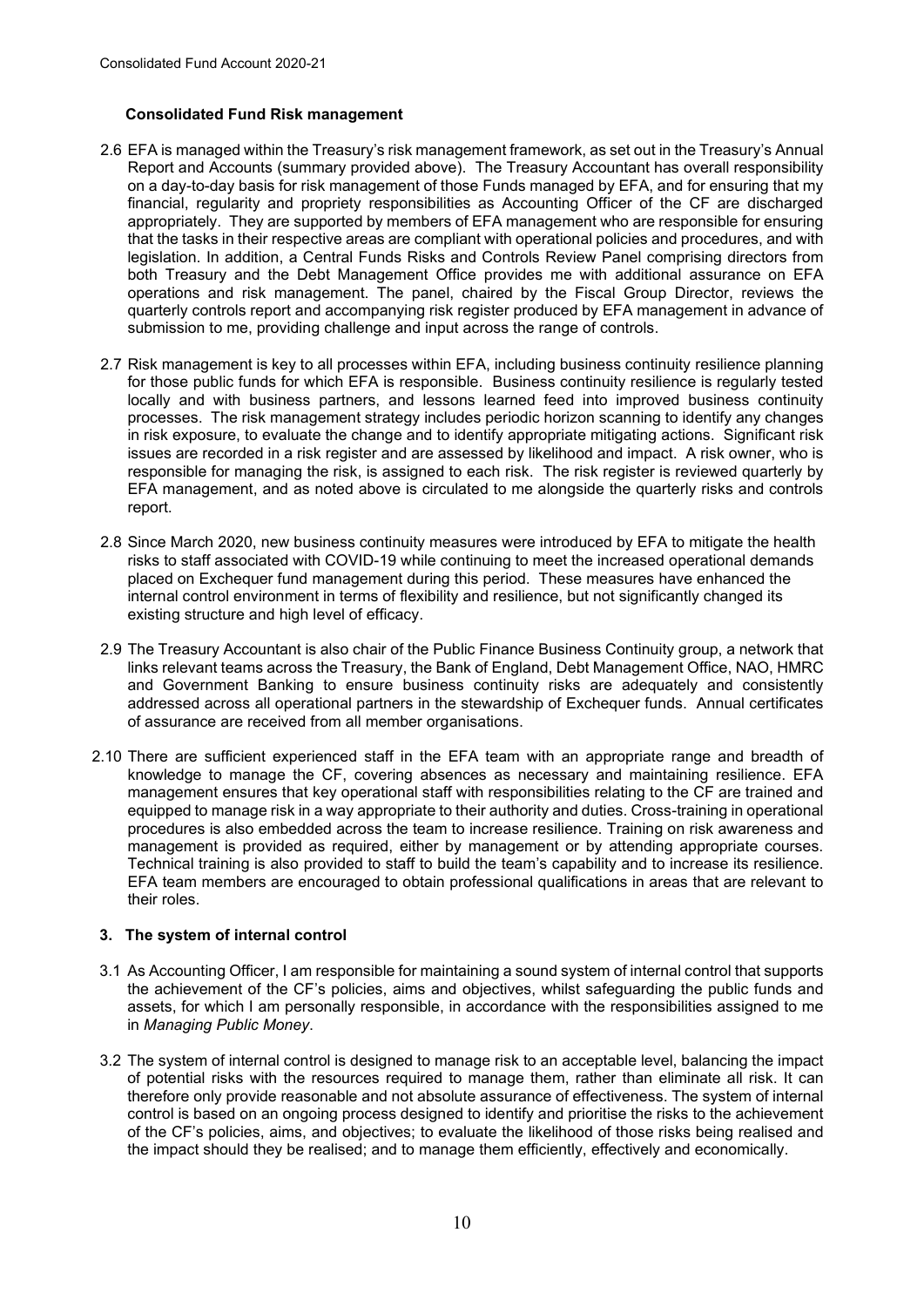3.3 The system of internal control has been in place throughout the year ended 31 March 2021 and up to the date of approval of the financial statements, and accords with Treasury guidance. During the year there were no significant changes to the control environment.

#### **4. Risk profile**

- 4.1 The CF is managed generally within the framework of the Treasury's system of internal control. This framework includes resourcing the administration of the CF, security and the management of risks across the Treasury's business.
- 4.2 The key risks in managing the CF and their associated controls are:
	- accessible to all operational staff. Payment instructions are computer-generated and are derived from underlying transaction records. This minimises the risk of keying errors. Net Supply issued Supply and Appropriation Acts. There are normally two separate pieces of Supply legislation in each financial year: the Supply and Appropriation (Main Estimates) Act and the Supply and Appropriation (Anticipation & Adjustments) Act. EFA inputs these limits onto the accounting system, which ensures that these limits are adhered to. Separately, the Comptroller and Auditor General, through the NAO Exchequer Section, approves the regularity of CF payments in advance • **Irregularity of transactions, including fraudulent or erroneous payments:** Clear separation of duties is enforced by appropriate user permissions within the accounting system and payment approval panels. Up-to-date policy and procedures manuals including job instructions are readily to departments to finance expenditure is approved annually by Parliament through the annual and reconciles CF transactions on a daily basis. This is not part of the internal control environment but provides additional assurance to Parliament as to the legality of payments made. There is also a clear and comprehensive audit trail in the IT system, to which the NAO Exchequer Section has real-time access.
	- • **Incorrect accounting:** Application controls exist within the IT system used to manage financial Treasury Accountant in EFA or one of their managers before being set up. Monthly management absence, the Head of Exchequer Accounts), and are provided to me. The accounting for any transactions and account for receipts and payments of the CF. Cash-based accounting entries are generated from pre-defined templates. New general ledger accounts are authorised by the accounts for the CF are also produced and reviewed by the Treasury Accountant (or, in their unusual transactions is suitably considered.
	- network connectivity availability set to 99.99 per cent. NTT has dual centres, which provides a high level of resilience. As part of disaster recovery measures, there is an Active/Active configuration across the two data centres, which ensures a superior level of availability across both homeworking in response to COVID-19 has increased the reliance on third party IT providers for internet connection for individual users. However, the geographical spread of the team gives • **Failure of IT systems:** The Nippon Telegraph and Telephone Corporation (NTT) data centre offers high levels of resilience with the data centre platform availability set to 99.9 per cent and the sites with near instant failover. EFA also has its own contingency plans in place. Increased resilience as they are no longer co-located and reliant on the same infrastructure.
	- continuity, staff within EFA are trained to provide cover for times when other staff members are continuity planning and testing. Business continuity arrangements are regularly reviewed and • **Failure to provide an effective service in adverse circumstances, including disaster situations:** To ensure operational resilience in key areas in the event of a threat to business absent. Measures are in place to facilitate the NAO Exchequer Section's normal payments approval process in the event of disruption to enable the essential payments business to continue. The risks that impact upon EFA's key stakeholders are managed by their involvement in business tested within the framework of the Treasury's corporate Business Continuity Plan and facilities. Remote working has been implemented for over a year as a result of the COVID-19 pandemic with no adverse impacts on operations or the wider control environment.
	- • **Failure of principal counterparties to provide agreed services:** Well-developed Service Level cover details of the monitoring and control arrangements that both parties are expected to observe. Agreements (SLAs) for the provision of services from all principal counterparties are in place. They Regular meetings are held with managers at the Bank of England where service levels are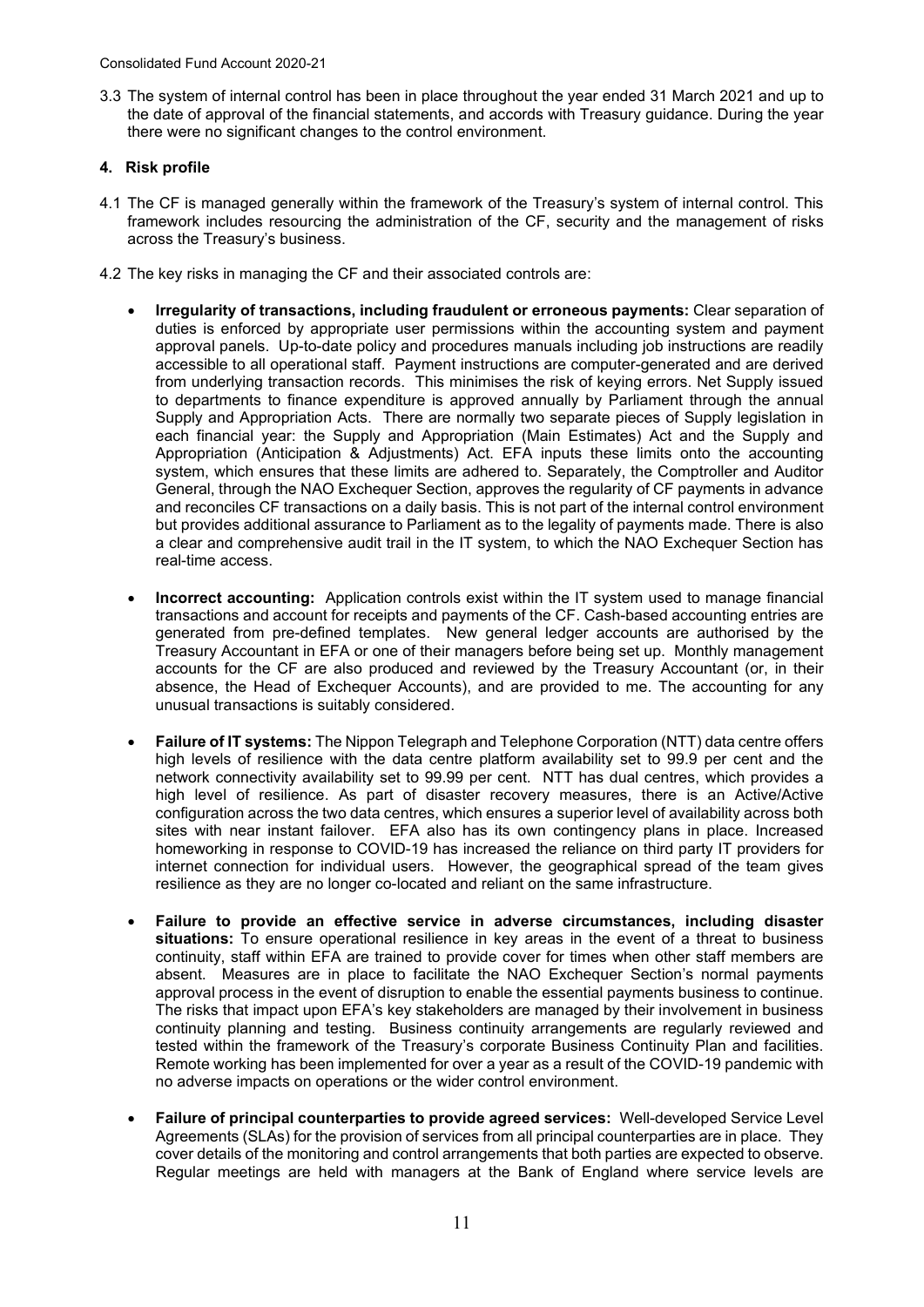discussed and a monthly report of any failure to meet the service requirements is sent to the Bank by EFA. Regular meetings are also held with DMO, Government Banking and HMRC management where service levels and incidents are discussed.

 • **Information risk:** Data and information risks are managed in accordance with the Treasury's encryption and physical and IT security. HM Treasury adheres to Cabinet Office guidelines.<sup>1</sup> Further guidance on information security and assurance is available to all Treasury staff on the policies, which involve a range of controls to prevent unauthorised disclosures. These include intranet. EFA's own Data Handling Policy identifies risks specific to EFA. This policy is reviewed as required. EFA continues to assess and improve data handling in line with GDPR.

#### **5. Review of effectiveness**

- 5.1 In line with HM Government guidance, set out within the Corporate Governance Code of Good Practice for central government departments, I have reviewed the effectiveness of the system of internal control. for central government departments, I have reviewed the effectiveness of the system of internal control.<br>My review is informed by the work of EFIA who provided positive assurance as to the management the development and maintenance of the internal control framework, as well as comments made by external auditors in their management letter and other reports. I have been supported by the Treasury quality of management information reviewed is reported in the Treasury's Annual Report and Accounts. and control of the CF in 2020-21 and the executive managers within EFA who have responsibility for Group ARC and risk owners in addressing weaknesses and ensuring continuous improvement of the system is in place. Information about the effectiveness of the Treasury's overall system of governance including board effectiveness, attendance, compliance with the Corporate Governance Code and
- 5.2 The ARC considered the 2020-21 accounts in draft and provided me with its views before I formally signed the accounts.
- 5.3 No significant internal control issues, including data related incidents, have been identified in 2020-21, and no significant new risks specific to the operational management and performance of the CF have been identified in the year. No ministerial directions have been given in 2020-21.
- 5.4 In my opinion, the system of internal control was effective throughout the financial year and remains so on the date I sign this report.

<span id="page-14-0"></span><sup>&</sup>lt;sup>1</sup> Available at<https://www.gov.uk/government/publications/security-policy-framework>.<br>
12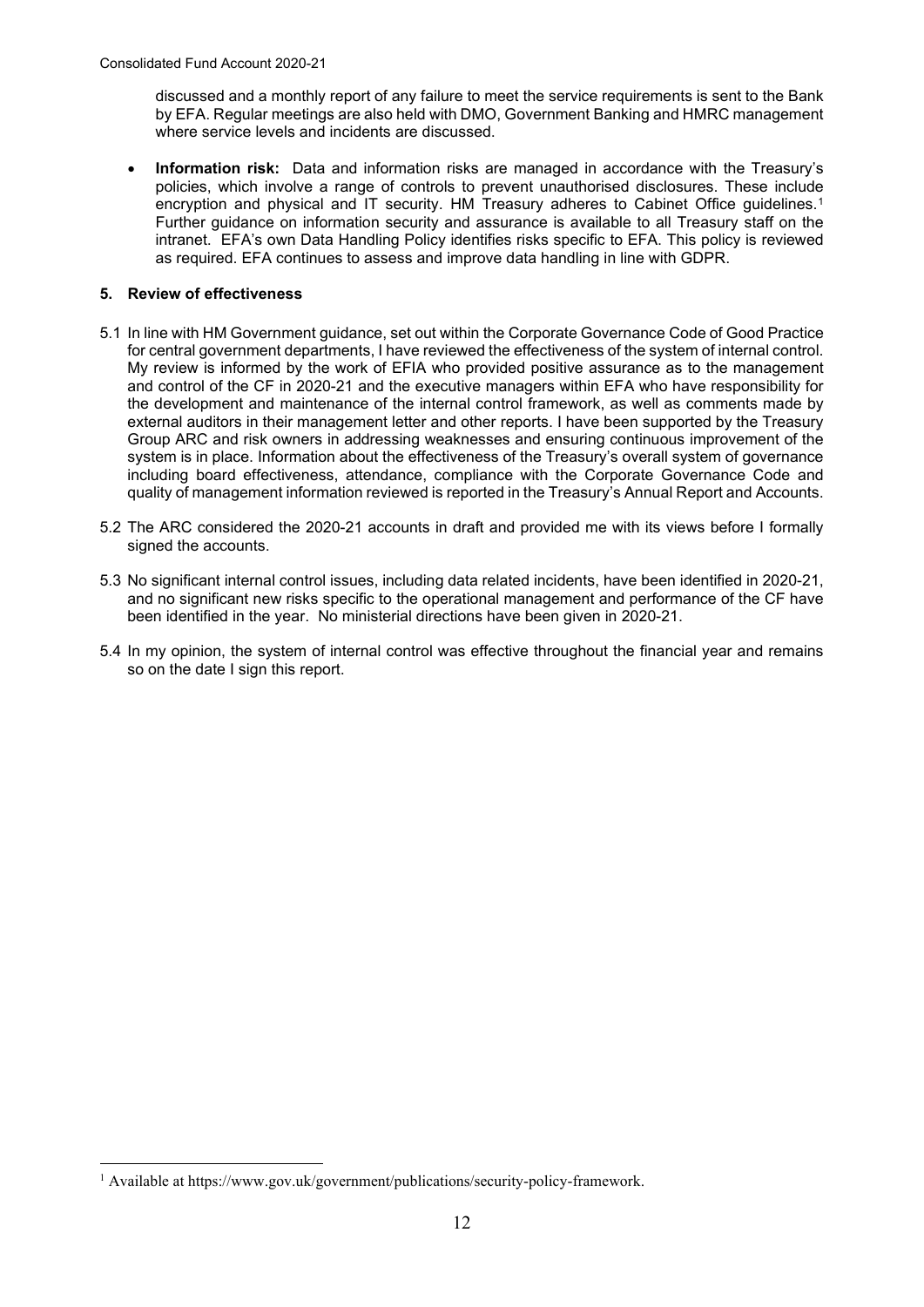### **Parliamentary accountability and audit report**

#### **Regularity of payments**

The receipts and payments of the CF were applied to the purposes intended by Parliament.

The above statement has been audited.

#### **Losses and special payments**

During the current year, the CF had no losses or special payments totalling over £300,000 (2019-20: £nil).

The above statement has been audited.

#### **Fees and charges**

The CF does not have any fees or charges.

The above statement has been audited.

#### **Remote contingent liabilities**

 The CF has contingent liabilities that fall outside the scope of IAS 37 as the possibility of an outflow of requirements. As at 31 March 2021 the CF had the following remote contingent liabilities: resources is remote. However, their disclosure is necessary under Parliamentary accountability

|                                    | At 31 March<br>2021<br>£m | At 31 March<br>2020<br>£m |
|------------------------------------|---------------------------|---------------------------|
| EIB: Callable capital subscription | ۰                         | 31,645                    |
| Loans Guaranteed by the EU Budget  | ۰                         | 10,557                    |
| Value of UK coins in circulation   | 4,672                     | 4,733                     |

#### *European Investment Bank: Callable capital subscription*

Under the EU Withdrawal Act, which implements the Financial Settlement, any calls on contingent liabilities related to the EIB which take place after 31 March 2021 will be funded by HM Treasury through the Supply process, rather than directly from the Consolidated Fund. Therefore, the CF's liability as at 31 March 2021 is nil. HM Treasury's liabilities in respect of the EIB are disclosed in HM Treasury's accounts.

#### *Loans Guaranteed by the EU Budget*

 The EU Budget covers three main types of lending operations: a) to Member States under the Balance of Investment Bank for lending eligible under the European Fund for Strategic Investments (EFSI); and c) Payments Facility and European Financial Stabilisation Mechanism; b) guarantees to the European loans and guarantees to Third Countries under Macro Financial Assistance, Euratom and European Investment Bank operations.

 Under the terms of the Withdrawal Agreement, the UK will maintain its existing contingent liabilities for loans guaranteed by the EU budget as they stood at the point of withdrawal, but not take on any further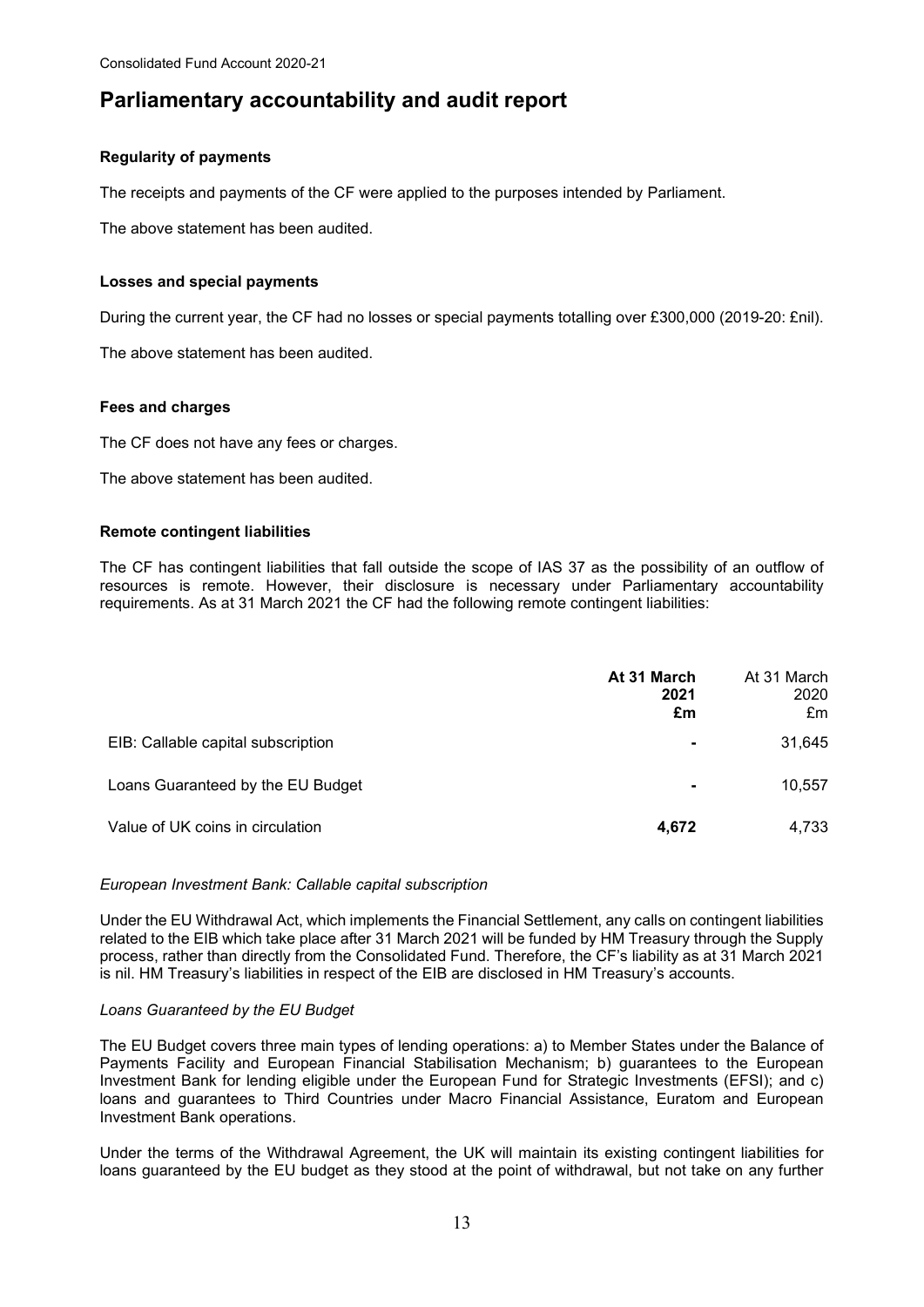#### Consolidated Fund Account 2020-21

 liabilities for loans agreed after withdrawal. The terms of this arrangement are set out in Article 143 of the Withdrawal Agreement, and specify that for instruments with an associated provisioning fund, the UK's UK's contingent liabilities for loans guaranteed by the EU budget that fall after 31 March 2021 will be funded i. share of the provisioning fund is treated alongside its contingent liability for the corresponding loans, resulting in some instances in a net contingent asset. As with the EIB contingent liabilities, any calls on the by HM Treasury through the Supply process, not from the Consolidated Fund. Therefore, the CF's contingent liability as at 31 March 2021 is nil. HM Treasury's contingent liabilities in respect of these guarantees are disclosed in HM Treasury's accounts.

#### *UK Coins in Circulation*

 As at 31 March 2021 the estimated total face value of coins in circulation was £4,672 million (2019-20 £4,733 million). The CF has potential liability in respect of returned and damaged coins and if coins are redeemed. The value of returned, damaged and redeemed coins paid in 2020-21 was £22.2 million (2019- 20 £33.7 million) (notes 6a and 9). The probability of a material liability in respect of coinage is considered remote.

The above statements have been audited.

**HM Treasury Tom Scholar**  Accounting Officer

7 September 2021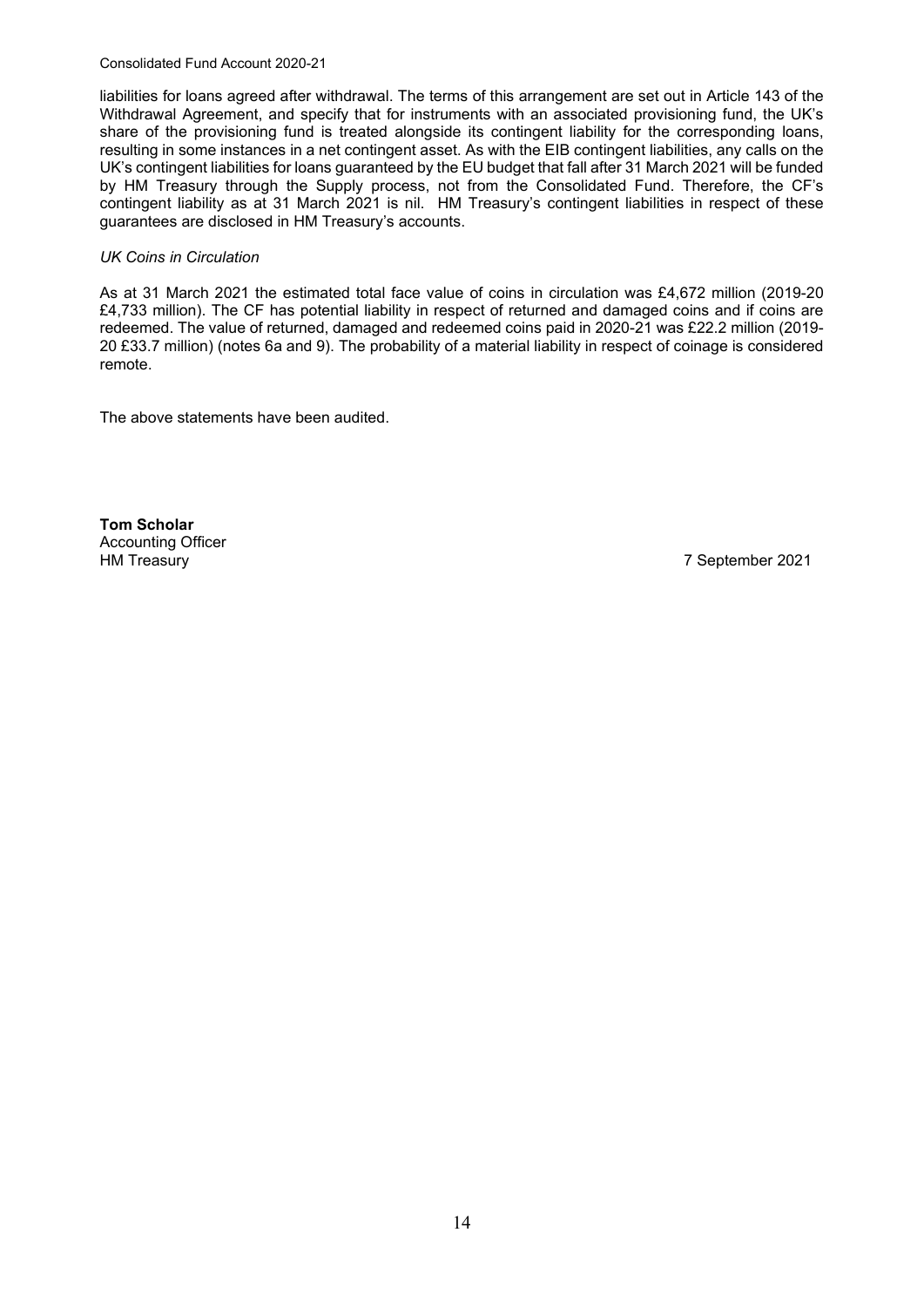## **The Certificate and Report of the Comptroller and Auditor General to the Houses of Parliament**

#### **Opinion on financial statements**

 account and the related notes 1 to 6; the accruals-based disclosures in notes 7-11; and notes 12 to 14, accounting policies set out within them. The financial reporting framework that has been applied in their preparation is applicable law and National Loans Act 1968. I certify that I have audited the financial statements of the Consolidated Fund for the year ended 31 March 2021 under the National Loans Act 1968. The financial statements comprise: the Receipts and Payments including the significant accounting policies. These financial statements have been prepared under the

 I have also audited the information in the Accountability Report that is described in that report as having been audited.

In my opinion:

- the financial statements properly present the receipts and payments of the Consolidated Fund for the year ended 31 March 2021; and
- • the financial statements have been properly prepared in accordance with the National Loans Act 1968 and HM Treasury directions issued thereunder.

#### **Opinion on regularity**

 In my opinion, in all material respects the receipts and payments recorded in the financial statements have been applied to the purposes intended by Parliament and the financial transactions recorded in the financial statements conform to the authorities which govern them.

#### **Basis of opinions**

 I conducted my audit in accordance with International Standards on Auditing (ISAs) (UK), applicable law and Practice Note 10 'Audit of Financial Statements of Public Sector Entities in the United Kingdom'. My responsibilities under those standards are further described in the Auditor's responsibilities for the audit of the financial statements section of my certificate.

Those standards require me and my staff to comply with the Financial Reporting Council's Revised Ethical Standard 2019. I have also elected to apply the ethical standards relevant to listed entities. I am independent of the Consolidated Fund in accordance with the ethical requirements that are relevant to my audit of the financial statements in the UK. My staff and I have fulfilled our other ethical responsibilities in accordance with these requirements.

 I believe that the audit evidence I have obtained is sufficient and appropriate to provide a basis for my opinion.

#### **Conclusions relating to going concern**

In auditing the financial statements, I have concluded that the Consolidated Fund's use of the going concern basis of accounting in the preparation of the financial statements is appropriate.

 conditions that, individually or collectively, may cast significant doubt on the Consolidated Fund's ability to Based on the work I have performed, I have not identified any material uncertainties relating to events or continue as a going concern for a period of at least twelve months from when the financial statements are authorised for issue.

My responsibilities and the responsibilities of the Accounting Officer with respect to going concern are described in the relevant sections of this certificate.

 requirements set out in HM Treasury's Government Financial Reporting Manual which require entities to The going concern basis of accounting for the Consolidated Fund is adopted in consideration of the adopt the going concern basis of accounting in the preparation of the financial statements where it anticipated that the services which they provide will continue into the future.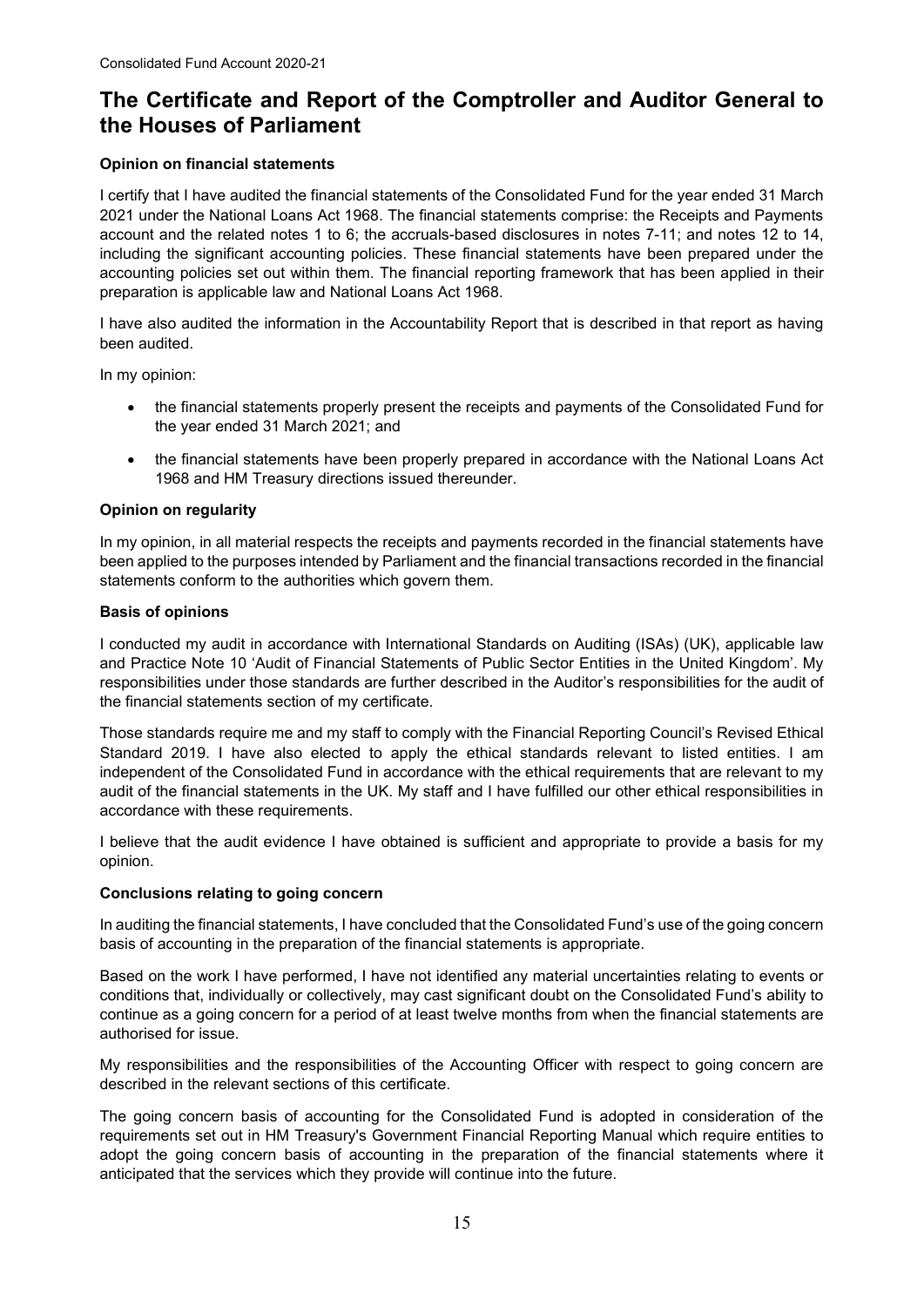#### **Other Information**

 my auditor's certificate thereon. The Accounting Officer is responsible for the other information. My opinion on the financial statements does not cover the other information and except to the extent otherwise explicitly stated in my certificate, I do not express any form of assurance conclusion thereon. In connection with my obtained in the audit or otherwise appears to be materially misstated. If I identify such material The other information comprises information included in the Annual Report but does not include the parts of the Accountability Report described in that report as having been audited, the financial statements and audit of the financial statements, my responsibility is to read the other information and, in doing so, consider whether the other information is materially inconsistent with the financial statements or my knowledge inconsistencies or apparent material misstatements, I am required to determine whether this gives rise to a material misstatement in the financial statements themselves. If, based on the work I have performed, I conclude that there is a material misstatement of this other information, I am required to report that fact.

I have nothing to report in this regard.

#### **Opinion on other matters**

In my opinion:

- • the parts of the Accountability Report to be audited have been properly prepared in accordance with HM Treasury directions made under the National Loans Act 1968;
- • the information given in the Performance Report and Accountability Report for the financial year for which the financial statements are prepared is consistent with the financial statements.

#### **Matters on which I report by exception**

In the light of the knowledge and understanding of the Consolidated Fund and its environment obtained in the course of the audit, I have not identified material misstatements in the Performance and Accountability Report. I have nothing to report in respect of the following matters which I report to you if, in my opinion:

- adequate accounting records have not been kept or returns adequate for my audit have not been received from branches not visited by my staff; or
- the financial statements and the parts of the Accountability Report to be audited are not in agreement with the accounting records and returns; or
- certain disclosures of remuneration specified by HM Treasury's Government Financial Reporting Manual are not made; or
- I have not received all of the information and explanations I require for my audit; or
- the Governance Statement does not reflect compliance with HM Treasury's guidance.

#### **Responsibilities of the Accounting Officer for the financial statements**

 As explained more fully in the Statement of Accounting Officer's Responsibilities, the Accounting Officer is responsible for:

- • the preparation of the financial statements in accordance with the applicable financial reporting framework and for being satisfied that they give a true and fair view;
- • internal controls as the Accounting Officer determines is necessary to enable the preparation of financial statement to be free from material misstatement, whether due to fraud or error.
- to be provided in the future or intends to liquidate the entity or to cease operations, or has no • assessing the Consolidated Fund's ability to continue as a going concern, disclosing, as applicable, matters related to going concern and using the going concern basis of accounting unless the Accounting Officer anticipates that the services provided by the Consolidated Fund will not continue realistic alternative but to do so.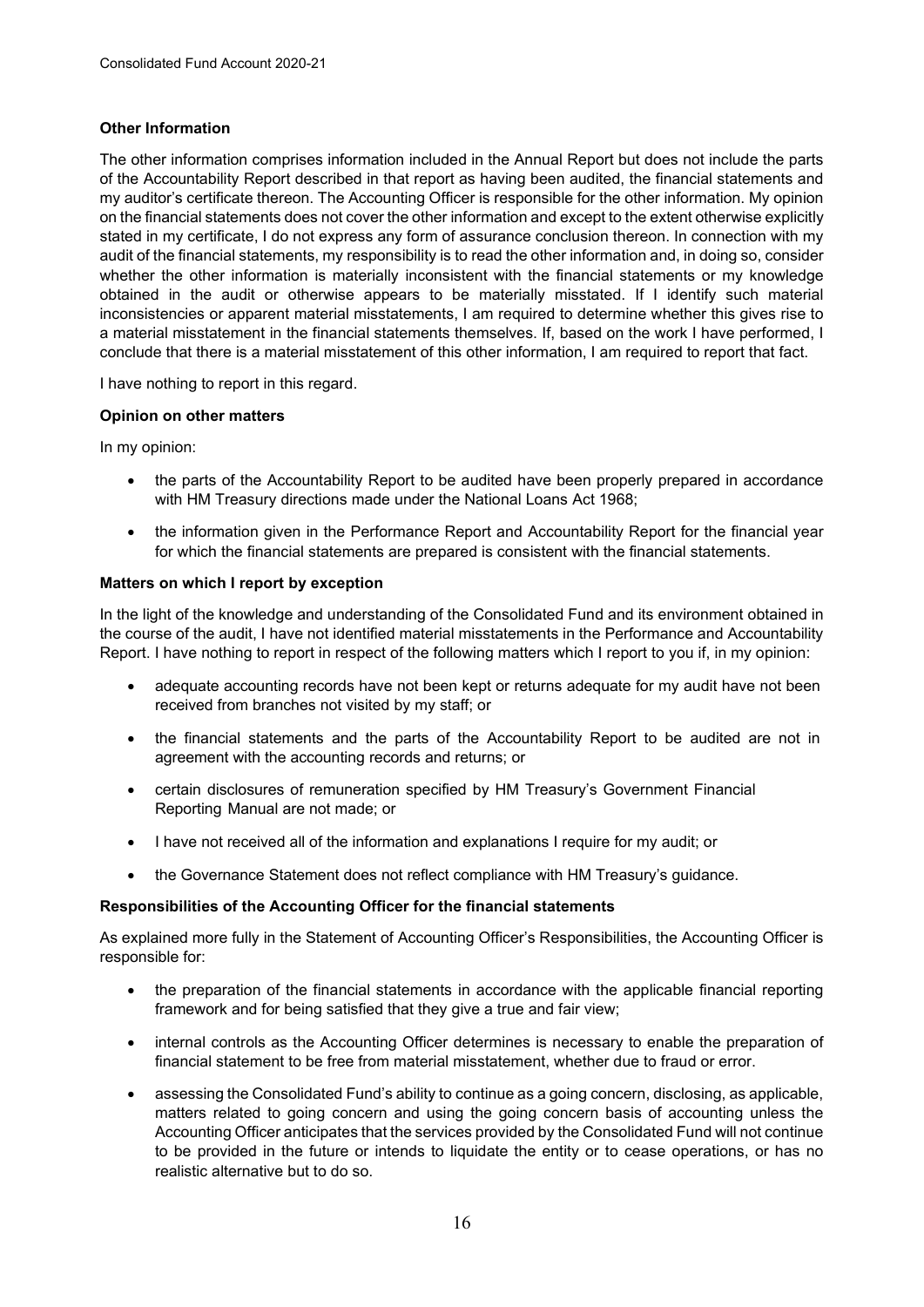#### **Auditor's responsibilities for the audit of the financial statements**

My responsibility is to audit, certify and report on the financial statements in accordance with the National Loans Act 1968.

 opinion. Reasonable assurance is a high level of assurance but is not a guarantee that an audit conducted My objectives are to obtain reasonable assurance about whether the financial statements as a whole are free from material misstatement, whether due to fraud or error, and to issue a certificate that includes my in accordance with ISAs (UK) will always detect a material misstatement when it exists. Misstatements can arise from fraud or error and are considered material if, individually or in the aggregate, they could reasonably be expected to influence the economic decisions of users taken on the basis of these financial statements.

 I design procedures in line with my responsibilities, outlined above, to detect material misstatements in respect of non-compliance with laws and regulation, including fraud.

My procedures included the following:

- Inquiring of management, the Consolidated Fund's head of internal audit and those charged with governance, including obtaining and reviewing supporting documentation relating to the Consolidated Fund's policies and procedures relating to:
	- $\circ$  identifying, evaluating and complying with laws and regulations and whether they were aware of any instances of non-compliance;
	- $\circ$  detecting and responding to the risks of fraud and whether they have knowledge of any actual, suspected or alleged fraud; and
	- $\circ$  the internal controls established to mitigate risks related to fraud or non-compliance with laws and regulations including the National Loans Act 1968 and Managing Public Money.
- financial statements and any potential indicators of fraud. As part of this discussion, I identified • discussing among the engagement team regarding how and where fraud might occur in the potential for fraud in the following area: posting of unusual journals.
- • obtaining an understanding of the Consolidated Fund's framework of authority as well as other legal and regulatory frameworks that the Consolidated Fund operates in, focusing on those laws and regulations that had a direct effect on the financial statements or that had a fundamental effect context included the National Loans Act 1968 and Managing Public Money. on the operations of the Consolidated Fund. The key laws and regulations I considered in this

In addition to the above, my procedures to respond to identified risks included the following:

- • reviewing the financial statement disclosures and testing to supporting documentation to assess compliance with relevant laws and regulations discussed above;
- enquiring of management concerning actual and potential litigation and claims;
- reading minutes of meetings of those charged with governance and the Board;
- appropriateness of journal entries and other adjustments; assessing whether the judgements made in making accounting estimates are indicative of a potential bias; and evaluating the business • in addressing the risk of fraud through management override of controls, testing the rationale of any significant transactions that are unusual or outside the normal course of business.

 I also communicated relevant identified laws and regulations and potential fraud risks to all engagement team members and remained alert to any indications of fraud or non-compliance with laws and regulations throughout the audit.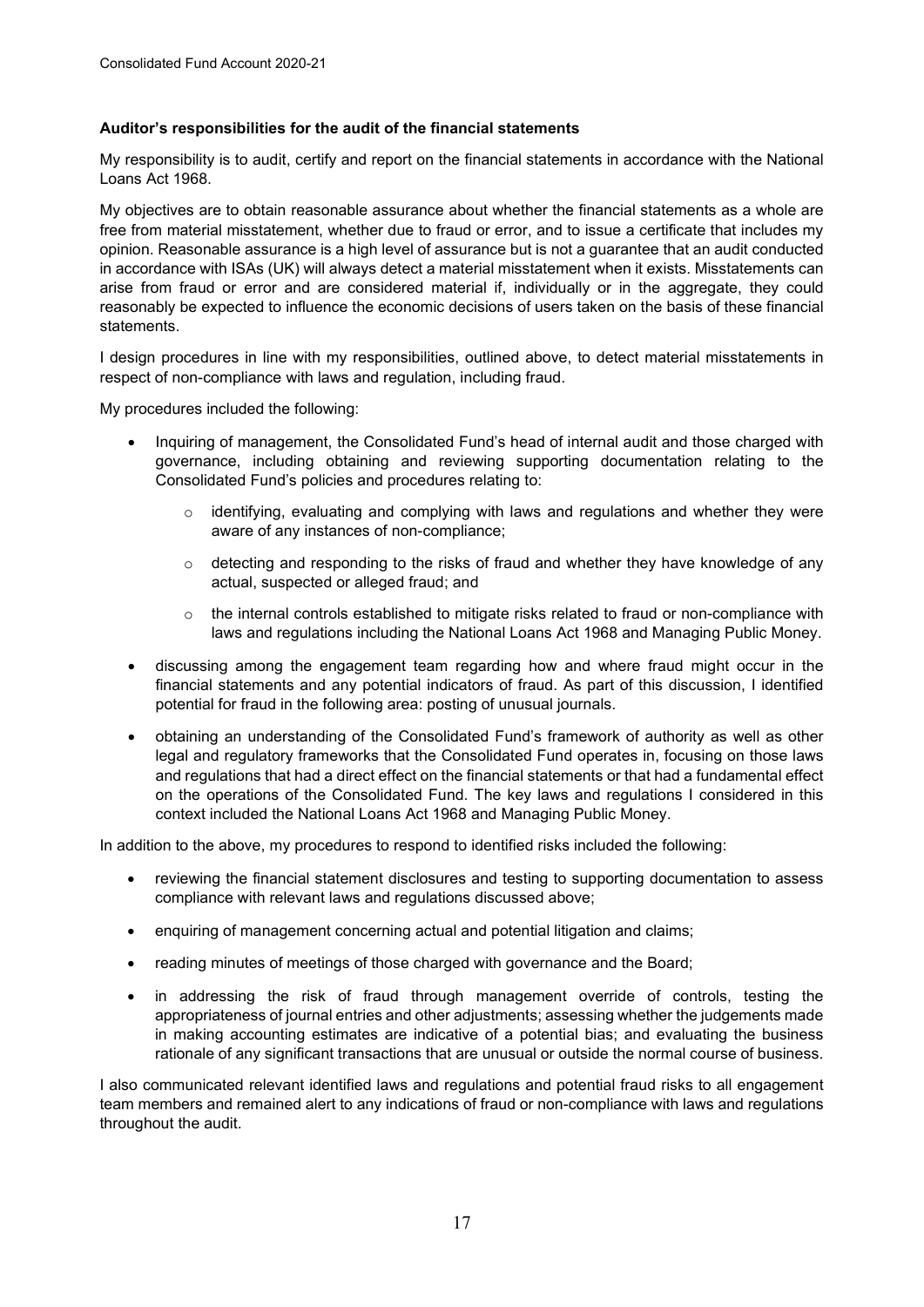Consolidated Fund Account 2020-21

 Reporting Council's website at: [www.frc.org.uk/auditorsresponsibilities.](www.frc.org.uk/auditorsresponsibilities) This description forms part of my A further description of my responsibilities for the audit of the financial statements is located on the Financial certificate

 payments reported in the financial statements have been applied to the purposes intended by Parliament In addition, I am required to obtain evidence sufficient to give reasonable assurance that the receipts and and the financial transactions conform to the authorities which govern them.

 I communicate with those charged with governance regarding, among other matters, the planned scope and timing of the audit and significant audit findings, including any significant deficiencies in internal control that I identify during my audit.

#### **Report**

I have no observations to make on these financial statements.

**Comptroller and Auditor General** 

**Gareth Davies Careth Davies National Audit Office** 

157-197 Buckingham Palace Road Victoria 9 September 2021 **London, SW1W 9SP**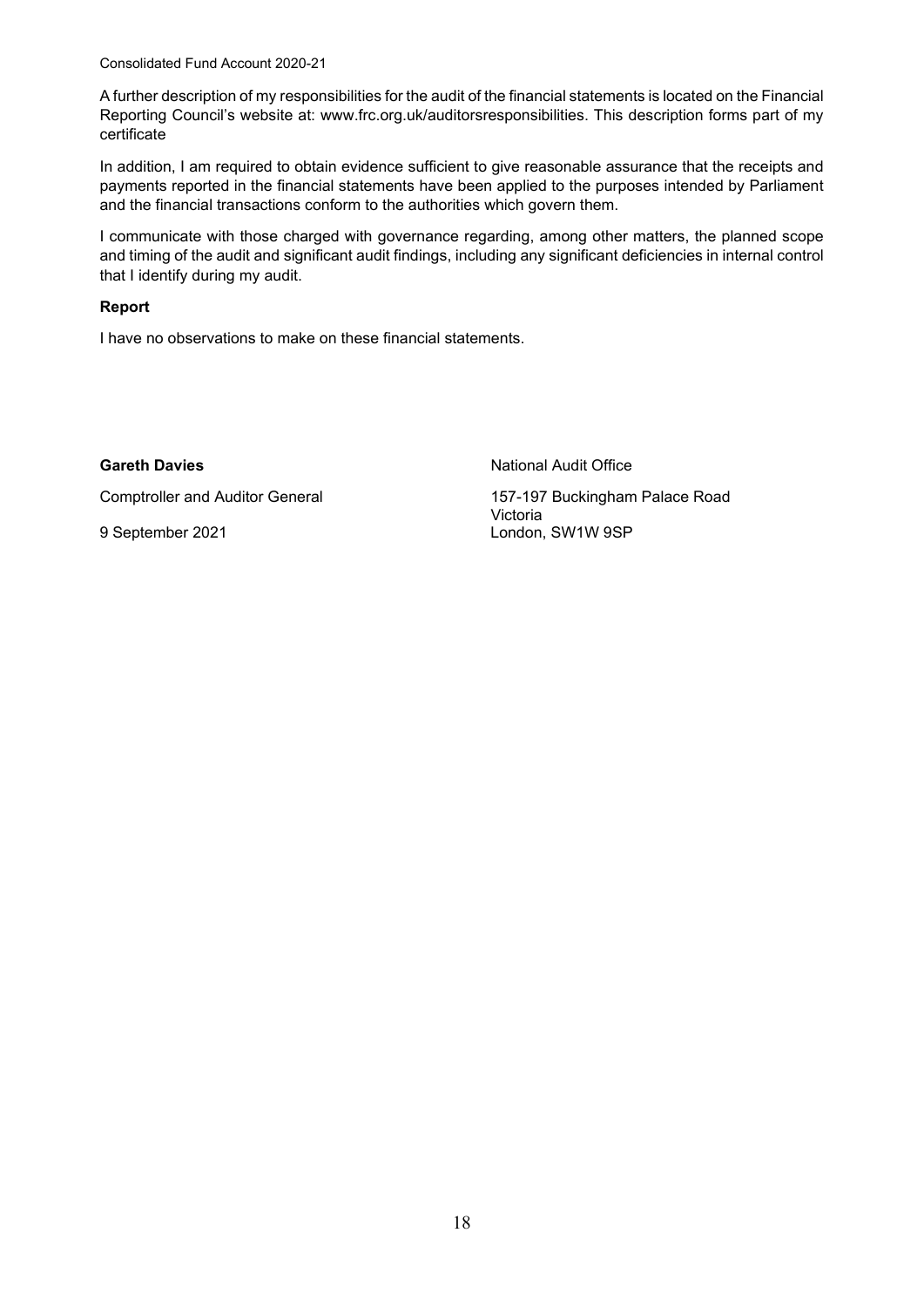## **Receipts and Payments Account for the year ended 31 March 2021**

|                                                                              | <b>Notes</b>                     | 2020-21<br>£m   | 2019-20<br>£m   |
|------------------------------------------------------------------------------|----------------------------------|-----------------|-----------------|
| <b>Receipts</b>                                                              |                                  |                 |                 |
| <b>Tax Revenue</b>                                                           |                                  |                 |                 |
| <b>HMRC</b>                                                                  | $\overline{c}$                   | 429,125         | 472,548         |
| Vehicle Excise Duty<br><b>Business Rates Retention/National Non-Domestic</b> | $\overline{2}$<br>$\overline{2}$ | 6,948<br>12,700 | 7,011<br>11,300 |
| Rates                                                                        |                                  |                 |                 |
|                                                                              |                                  | 448,773         | 490,859         |
| <b>Other Receipts</b>                                                        |                                  |                 |                 |
| Repayments from the Contingencies Fund                                       |                                  | 209,999         | 7,600           |
| Miscellaneous receipts                                                       | 3                                | 33,781          | 24,793          |
| Deficit met from the National Loans Fund                                     |                                  | 371,874         | 68,490          |
| <b>Total receipts</b>                                                        |                                  | 1,064,427       | 591,742         |
| <b>Payments</b>                                                              |                                  |                 |                 |
| <b>Supply Services</b>                                                       | 4                                | 792,268         | 520,734         |
| <b>Standing Services</b>                                                     |                                  |                 |                 |
| Advances to HMRC in support of revenue                                       | $\overline{2}$                   | 9,723           | 9,339           |
| Payments to the National Loans Fund for net<br>interest payments             |                                  | 39,041          | 39,306          |
| Payments to the budget of the European Union                                 | 5                                | 13,089          | 14,206          |
| <b>Other Standing Services</b>                                               | 6a                               | 306             | 557             |
|                                                                              |                                  | 854,427         | 584,142         |
| <b>Issues to the Contingencies Fund</b>                                      |                                  | 210,000         | 7,600           |
| <b>Total Payments</b>                                                        |                                  | 1,064,427       | 591,742         |

 *The notes on pages 20 to 33 form part of this Account.* 

 **Tom Scholar** HM Treasury Accounting Officer **Tom Scholar**<br>Accounting Officer<br>HM Treasury 7 September 2021<br>HM Treasury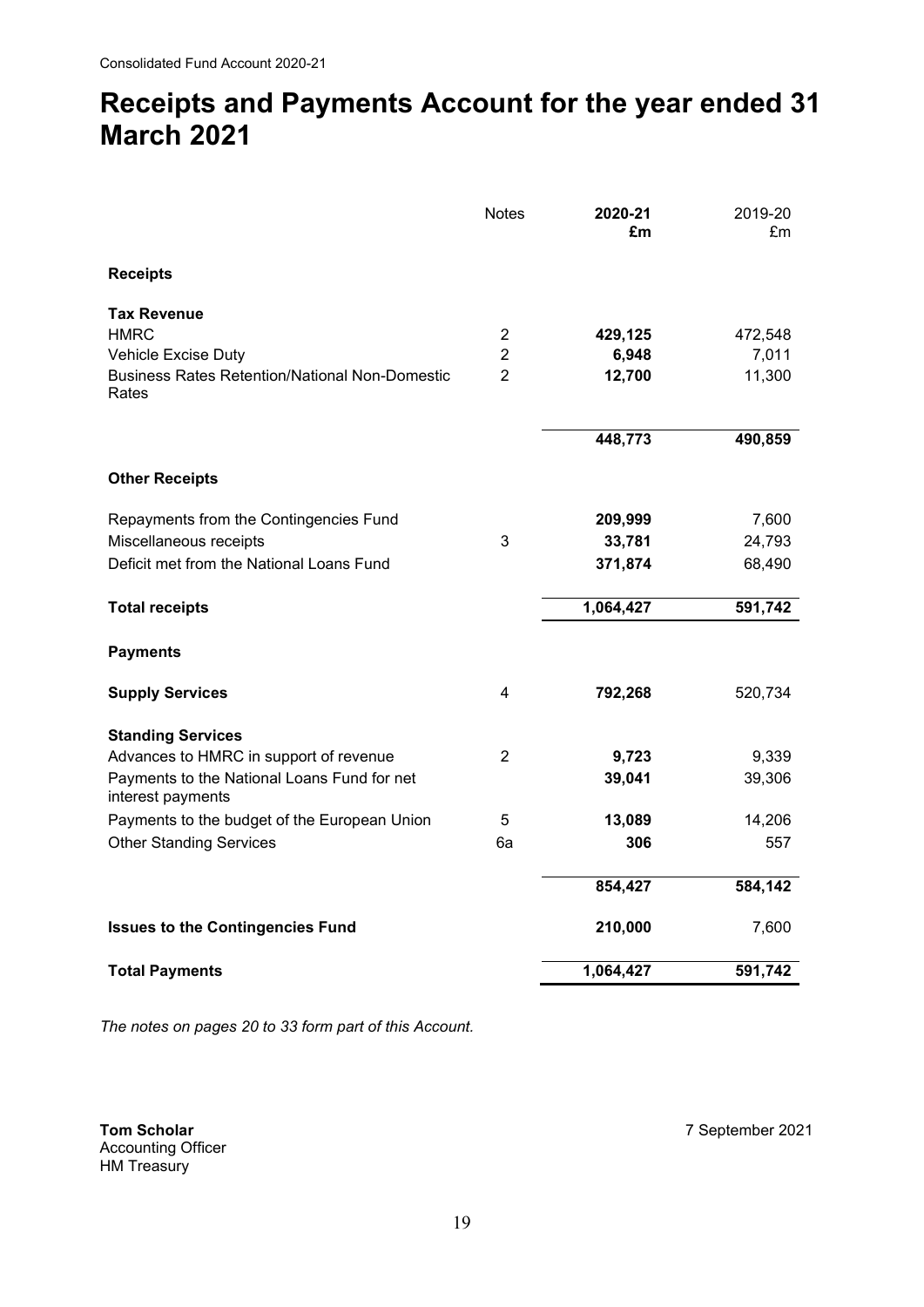## <span id="page-22-0"></span>**Notes to the Account**

#### $\overline{\mathbf{1}}$ . **1. Statement of Accounting Policies**

 The Consolidated Fund (CF) was first set up in 1787 as 'one fund into which shall flow every stream of public revenue and from which shall come the supply for every service'. The basis of the financial mechanism by which the CF is operated is governed by the Exchequer and Audit Departments Act 1866.

The CF is administered by the Treasury; its bank account is maintained at the Bank of England.

 These accounts are prepared on a cash basis under section 21(1) of the National Loans Act 1968 as an account of payments and receipts. In addition, accruals-based disclosures are made at notes 7-11 to assist departmental Annual Reports and Accounts or elsewhere. These items include liabilities in respect of pensions paid directly from the CF, coinage issued and redeemed, and ongoing litigation. These account for the revaluation of investments. There is limited direct read-across between the accruals-based notes 7-11 and the cash-based CF Receipts and Payments account. References are given where there is preparation of Whole of Government Accounts. They are restricted to those items not disclosed in disclosures have been prepared on an accruals basis under the historical cost convention, modified to a direct read-across to notes 3 and 6a.

There are no accounting standards in issue that are not yet effective that would impact on the CF.

All notes are stated in millions of pounds sterling (£m) with the exception of those notes including payroll or pensions information which are stated in thousands of pounds sterling (£000) or pounds sterling (£).

#### **2. Tax Revenue**

 Detailed breakdowns of tax revenues paid into the CF are set out in Trust Statements prepared by the and Vehicle Licensing Agency (DVLA) and the Ministry of Housing, Communities and Local Government Cash paid over to the CF by HMRC in any reporting period may include amounts later identified as national receiving departments. These departments are Her Majesty's Revenue and Customs (HMRC), the Driver (MHCLG). Tax receipts collected by HMRC are subject to an estimation process applied by HMRC to distinguish between tax receipts and national insurance contributions which are also collected by HMRC. insurance contributions which are then repaid to the National Insurance Fund.

 HMRC is empowered to receive funding from the CF to meet its cash needs on days when its revenue- 21 (£9.3 billion in 2019-20). related outflows exceed its receipts. Some £9.7 billion was advanced from the CF for this purpose in 2020-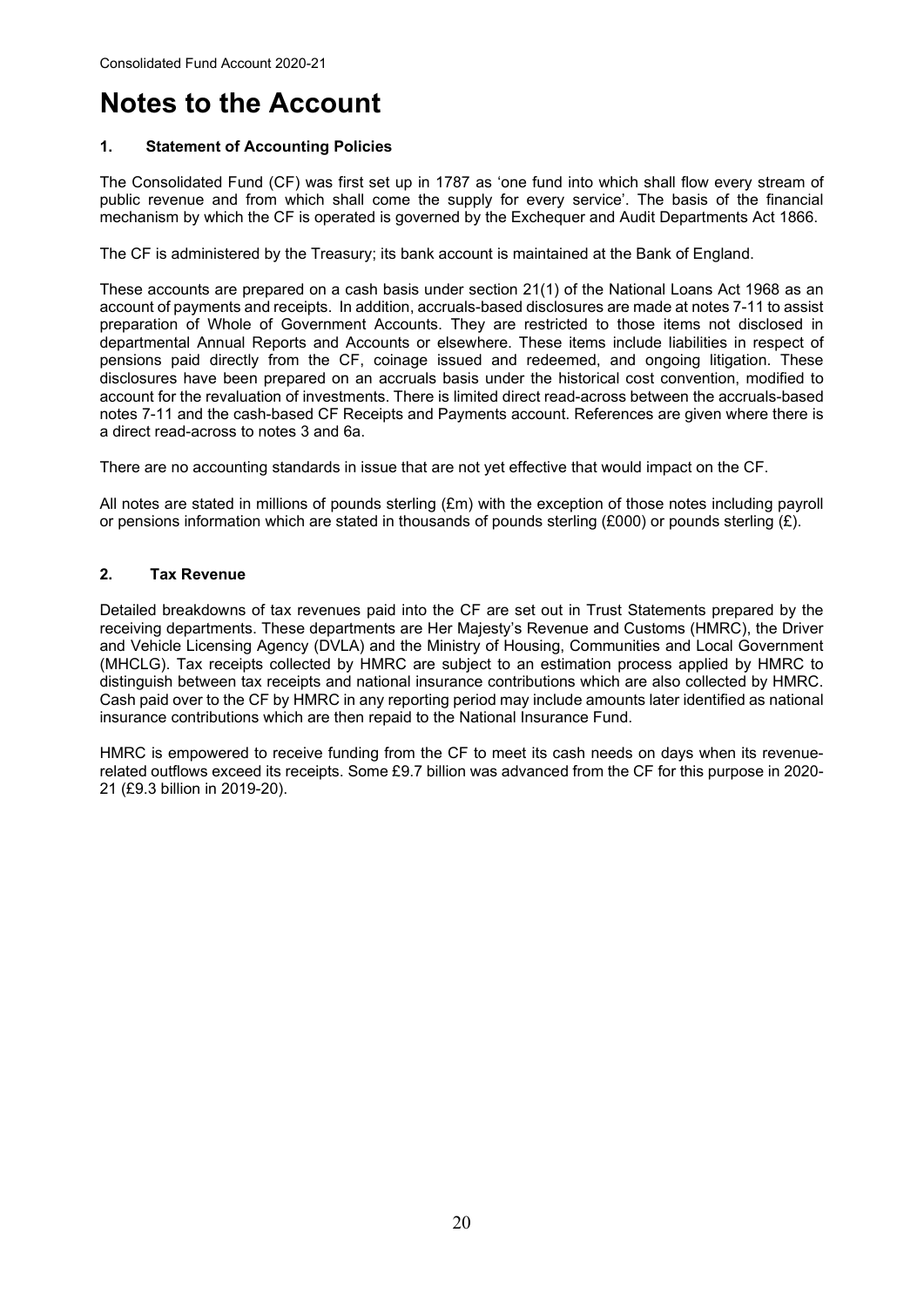#### $3.$ **3. Miscellaneous receipts**

|                                                       | <b>Notes</b> | 2020-21<br>£m | 2019-20<br>£m |
|-------------------------------------------------------|--------------|---------------|---------------|
| Consolidated Fund Extra Receipts (CFERs) <sup>1</sup> |              | 25,069        | 18,383        |
| Trust Statement revenue <sup>2</sup>                  |              | 7,002         | 5,548         |
| United Kingdom coinage issued                         | 9            | 52            | 173           |
| Crown Estate surplus revenue                          |              | 247           | 14            |
| Current year over-issues of Supply repaid             | 4            |               | 63            |
| Prior year over-issues of Supply repaid               | 4            | 826           |               |
| European Investment Bank                              |              | 272           |               |
| Miscellaneous                                         |              | 313           | 612           |
| Total                                                 |              | 33,781        | 24,793        |

#### <sup>1</sup> CFERs comprise:

- Negative Supply (for Departments that end the year with a negative net cash requirement outturn);
- departmental income that falls outside the ambit of the Estimates; and
- fines, levies and penalties considered insufficiently material to be reported in a Trust Statement.

 reported in a Trust Statement. The figures above exclude Trust Statement revenue included within Tax ² Trust Statement Revenue comprises fines, levies and penalties considered sufficiently material to be Revenue on the face of the Receipts and Payments account and already reported in note 2.

| Receipts surrendered to the Consolidated Fund                 |              |                           | 2020-21 | 2019-20 |
|---------------------------------------------------------------|--------------|---------------------------|---------|---------|
| Remitter                                                      | <b>CFERs</b> | Trust<br><b>Statement</b> | Total   | Total   |
|                                                               | £m           | £m                        | £m      | £m      |
| 1. HM Treasury                                                | 18,168       | 361                       | 18,529  | 15,266  |
| 2. BBC Licence Fee                                            |              | 3,665                     | 3,665   | 3,270   |
| 3. Department for Business, Energy and Industrial<br>Strategy | 1,005        | 2,268                     | 3,273   | 1,353   |
| 4. NHS Pension Scheme                                         | 3,035        |                           | 3,035   | 200     |
| 5. Ministry of Housing, Communities and Local<br>Government   | 1,242        | ٠                         | 1,242   | 1,130   |
|                                                               | 23,450       | 6,294                     | 29,744  | 21,219  |
| Other                                                         | 1,619        | 708                       | 2,327   | 2,712   |
| <b>Total</b>                                                  | 25,069       | 7,002                     | 32,071  | 23,931  |

 Note that receipts are recorded against the remitting entity even where that entity is part of a wider group which may also generate remittances.

which may also generate remittances.<br>Receipts from HM Treasury comprised £13.7 billion excess cash from Bank of England Asset Purchase £6.2 billion), £1.5 billion from donation of business rates relief (2019-20: nil) and £2.2 billion from other items (2019-20: £2.0 billion). Further information can be found in the Treasury's 2020-21 Annual Report & Facility Fund (2019-20: £7.1 billion), £1.1 billion from Government financial sector interventions (2019-20: Accounts and the Treasury's 2020-21 Trust Statement.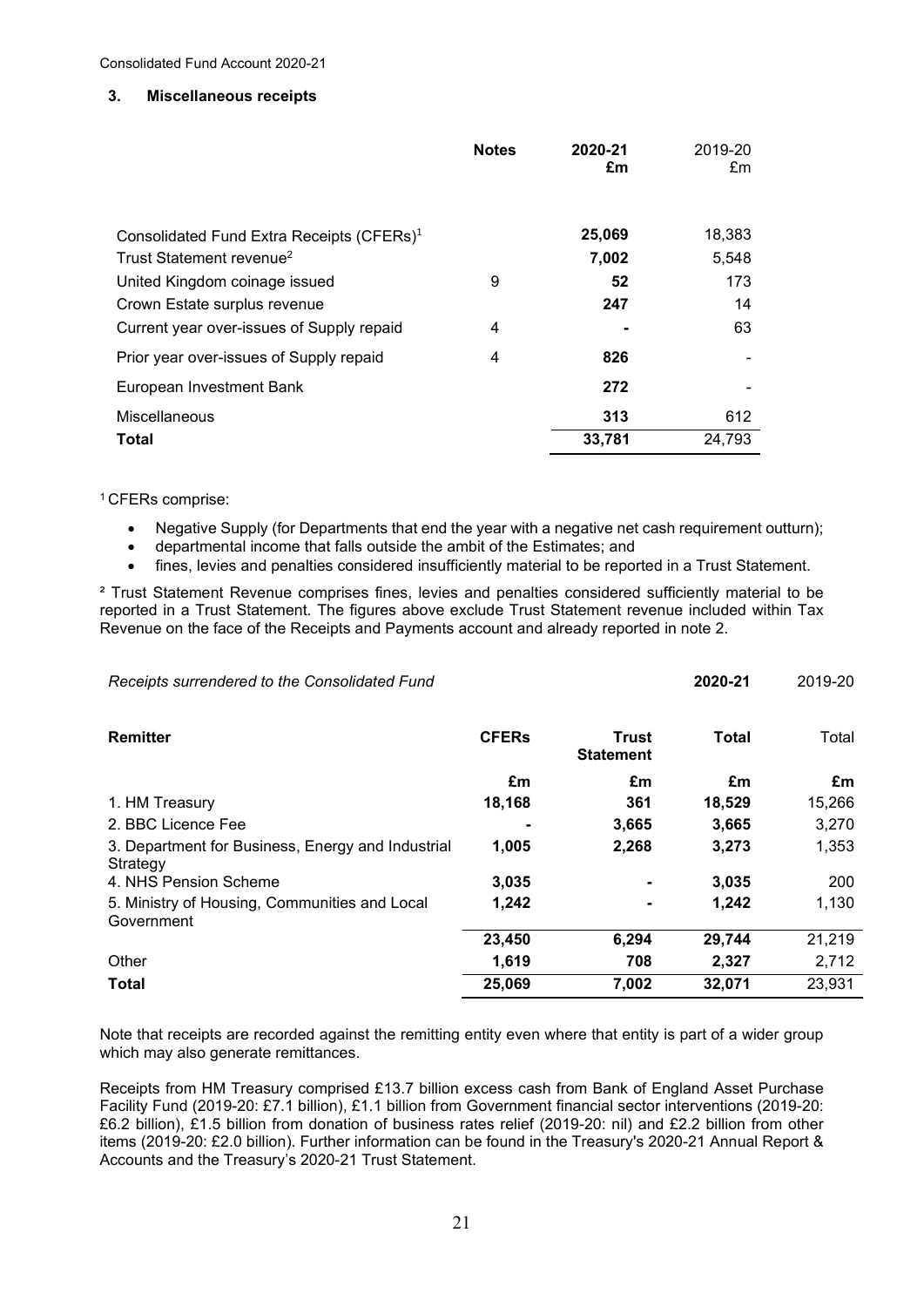#### **4. Analysis of Supply Services**

*4a Supply Services issues and repayments* 

|                                           | <b>Notes</b> | 2020-21 | 2019-20 |
|-------------------------------------------|--------------|---------|---------|
| <b>Supply Issues</b>                      |              | £m      | £m      |
| For current year                          |              | 788,549 | 520,584 |
| For previous year                         |              | 3,719   | 150     |
| <b>Supply Services issued</b>             |              | 792,268 | 520,734 |
| Current year over-issues of Supply repaid | 3            |         | (63)    |
| Prior year over-issues of Supply repaid   | 3            | (826)   | -       |
| <b>Net Supply Services issued</b>         |              | 791,442 | 520,671 |

Note 4a shows receipts and payments of Supply in a financial year.

| 4b Supply Services analysed by period                                             |         |           |           |
|-----------------------------------------------------------------------------------|---------|-----------|-----------|
| Year for which Supply granted                                                     | 2020-21 | 2019-20   | 2018-19   |
|                                                                                   | £m      | £m        | £m        |
| Positive Net Cash Requirement                                                     | 878,207 | 541,781   | 519,203   |
| Negative Net Cash Requirement                                                     | (3,606) | (9,099)   | (6, 331)  |
| Excess Vote                                                                       | n.a     | 3,712     |           |
| Total Net Supply granted by Parliament                                            | 874.601 | 536,394   | 512,872   |
| Surplus not required (as reported)                                                | n.a     | (10, 899) | (23, 174) |
| Revised Total Net Cash Requirement outturns reported by<br>government departments | n.a     | 525,495   | 489,698   |

#### *Analysed by Year of Payment/(Receipt):*

| 2018-19 | Issues made in year                            |         |          | 488,287  |
|---------|------------------------------------------------|---------|----------|----------|
|         | Current year over-issues surrendered in cash   |         |          |          |
|         | Prior year issues applied to a subsequent year |         |          | 8,805    |
|         | Prior year over- issues surrendered in cash    |         |          |          |
| 2019-20 | Issues made in year                            |         | 520,584  | 150      |
|         | Current year over-issues surrendered in cash   |         | (63)     |          |
|         | Prior year issues applied to a subsequent year |         | 7,544    | (7, 544) |
|         | Prior year over- issues surrendered in cash    |         |          |          |
| 2020-21 | Issues made in year                            | 788,549 | 3,719    |          |
|         | Current year over-issues surrendered in cash   |         |          |          |
|         | Prior year issues applied to a subsequent year | 6,289   | (6, 289) |          |
|         | Prior year over- issues surrendered in cash    | (826)   |          |          |
| Total   |                                                | n.a     | 525,495  | 489,698  |

 Note 4b analyses the receipts and payments of Supply according to the year for which the Supply was granted. The Net Cash Requirement for 2020-21 will not be finalised until all government departments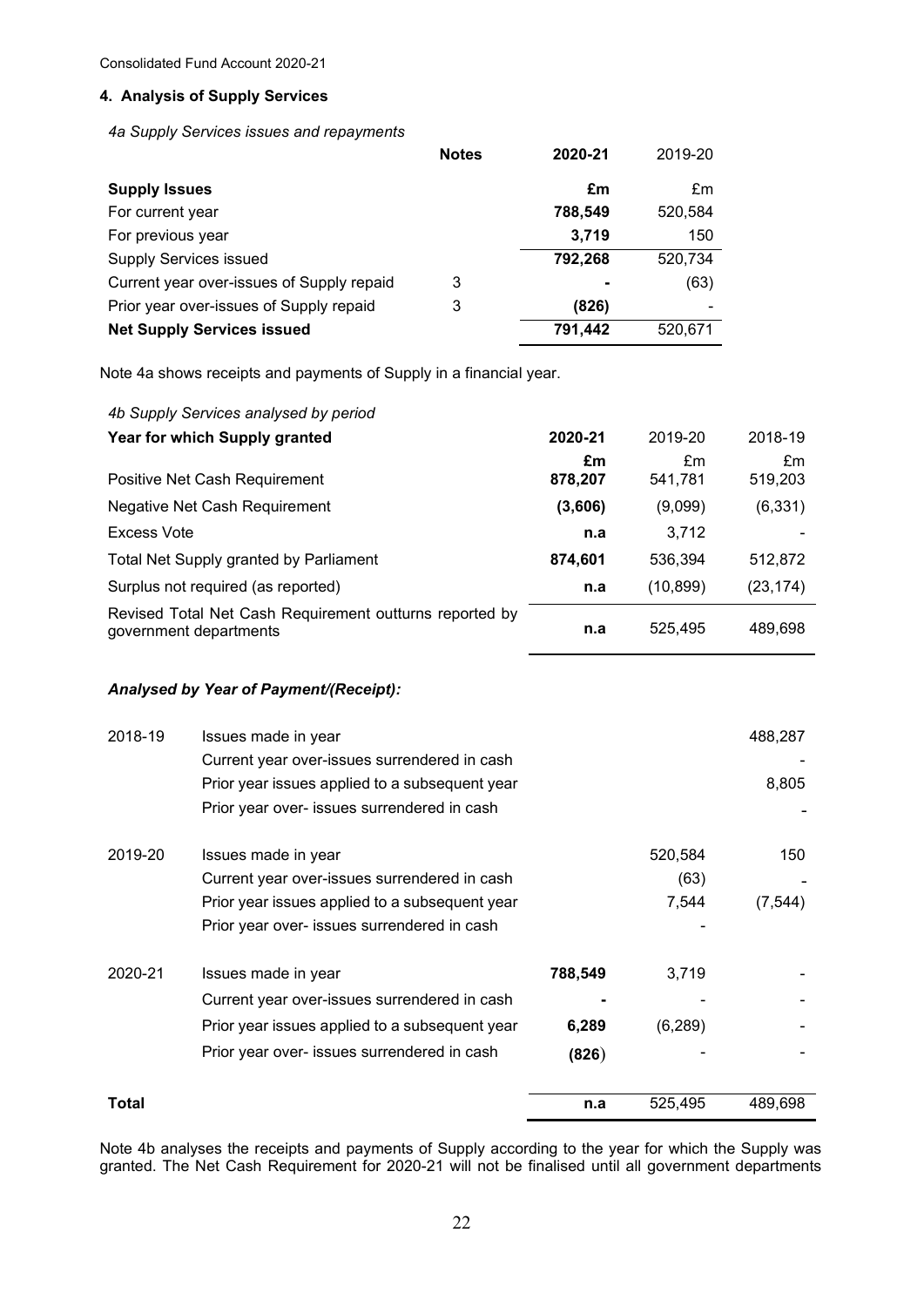#### Consolidated Fund Account 2020-21

 have published their accounts. Therefore this figure and the subsequent analysis is noted as not yet available (n.a). This will be published in the 2021-22 CF Account. Excess Votes are always approved in March of the following year, therefore any adjustments to Supply in respect of Excess Votes will always be recorded as an adjustment to the previous year's figures.

#### *4c Departmental Drawings*

 Details of how Supply has been spent can be found in each of the departmental Annual Report and The following analysis sets out the cash supplied to the ten highest drawing departments during 2020-21 Accounts.

#### **Cash Supplied by the Consolidated Fund**

|                                                           | <b>Department</b>                                                                                                                                                                                                                                                                                                                           | 2020-21<br>£m                                                                                                  | 2019-20<br>£m                                                                                                |
|-----------------------------------------------------------|---------------------------------------------------------------------------------------------------------------------------------------------------------------------------------------------------------------------------------------------------------------------------------------------------------------------------------------------|----------------------------------------------------------------------------------------------------------------|--------------------------------------------------------------------------------------------------------------|
| 1.<br>2.<br>3.<br>4.<br>5.<br>6.<br>7.<br>8.<br>9.<br>10. | Department of Health and Social Care<br>Department for Work and Pensions<br>H.M. Revenue & Customs<br>Department for Education<br>Dep for Business, Energy and Industrial Strategy<br><b>Scotland Office</b><br>Ministry of Defence<br>Ministry of Housing, Communities & Local Governmt<br>Department for Transport<br><b>Wales Office</b> | 166,203<br>109,828<br>105,914<br>89,975<br>49,187<br>43,383<br>41,748<br>40,057<br>36,144<br>21,805<br>704,244 | 114,000<br>91,858<br>16,296<br>83,412<br>15,465<br>31,561<br>40,977<br>16,768<br>20,487<br>15,342<br>446,166 |
|                                                           | Other<br>Total                                                                                                                                                                                                                                                                                                                              | 88,024<br>792,268                                                                                              | 74,568<br>520,734                                                                                            |
|                                                           |                                                                                                                                                                                                                                                                                                                                             |                                                                                                                |                                                                                                              |

#### **5. United Kingdom contributions to the Budget of the European Union (EU)**

 Member States' contributions to the EU Budget are made on the basis of the financing system set out in the Own Resources Decision (ORD) which was agreed by all Member States in 2013 and incorporated into UK law by virtue of the European Union (Finance) Act 2015. The UK is no longer an EU Member State, but under the terms of the Withdrawal Agreement it continued to contribute to the EU budget through this system until the end of 2020.

 to periodic revision over a number of years as better information becomes available, for example Gross National Income (GNI). Revisions to a Member State's contributions for a given year may therefore be Contributions relate to calendar years and are formula based, using factors that are in many cases subject made over several years. The ORD provides for the EU Budget to be financed by own resources consisting of:

- (i) customs duties, including those on agricultural products;
- (ii) sugar levies;

 (iii) VAT-based resource, which is the product of the application of a uniform rate, not exceeding 0.3 per cent, to a hypothetical, harmonised expenditure base which must not for any Member State exceed 50 per cent of its GNI base; and

 (iv) a GNI-based resource, sometimes referred to as the "fourth resource". The rate of this GNI-based resource is whatever is required, given all other revenue, to balance the Budget.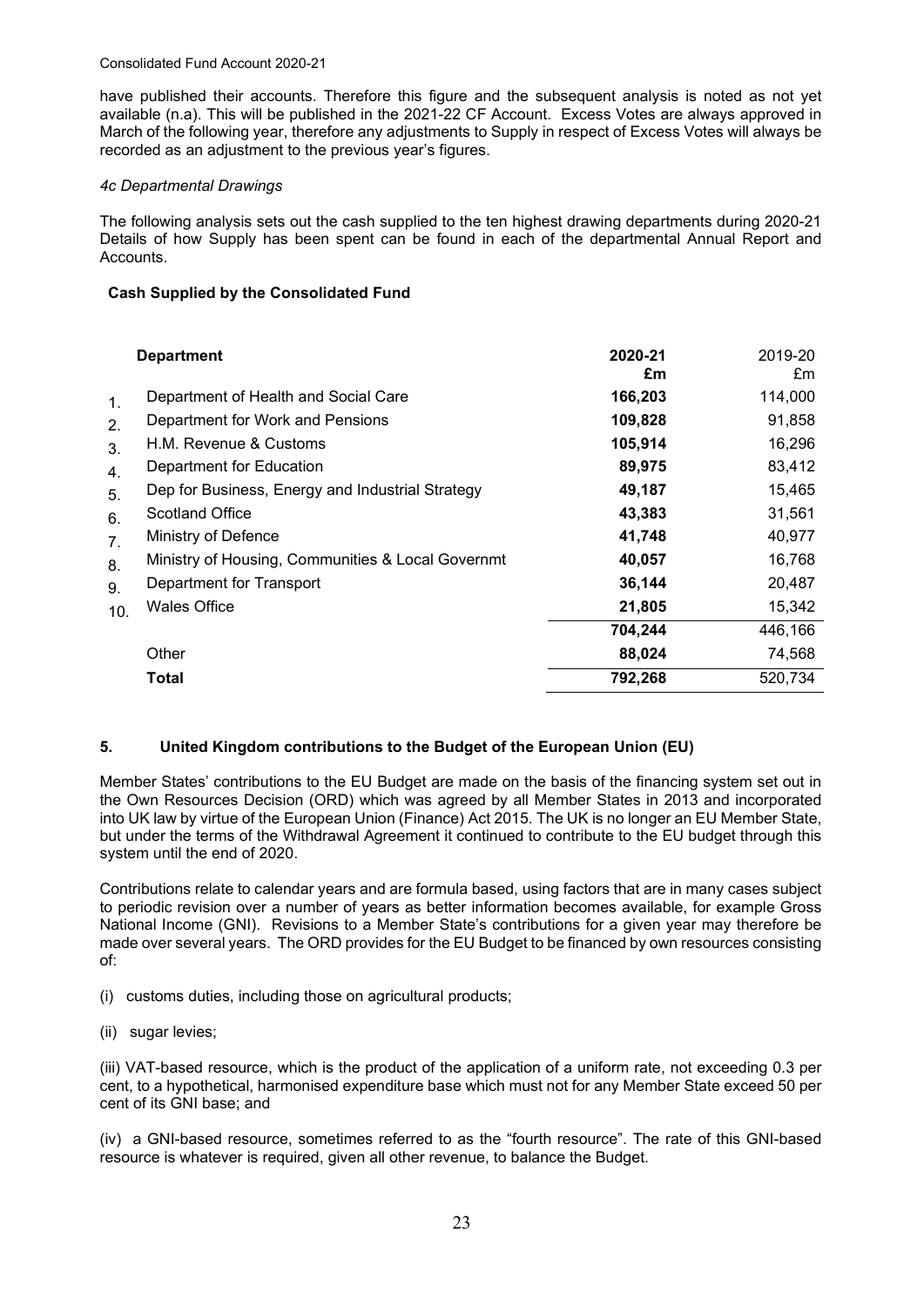#### Consolidated Fund Account 2020-21

 abatable budget expenditure and the UK's receipts from the EU Budget. Abatable budget expenditure is The UK's abatement is calculated in accordance with the formula set out in the ORD. It is equal to approximately 66 per cent of the difference in the previous year between the UK's contribution to the EU's all expenditure allocated to the 15 countries that were Member States prior to 2004 plus most of the agricultural expenditure allocated to Member States that acceded since 2004.

|                                      |                                                        |                                                       | 2020-21 | 2019-20  |
|--------------------------------------|--------------------------------------------------------|-------------------------------------------------------|---------|----------|
|                                      | <b>Contribution</b><br>for year ended<br>31 March 2021 | <b>Adjustment</b><br>of prior years'<br>contributions |         |          |
|                                      |                                                        |                                                       | Total   |          |
|                                      | £m                                                     | £m                                                    | £m      | Total £m |
| Custom duties                        | 2,143                                                  | 16                                                    | 2,159   | 2,657    |
| Sugar levies                         |                                                        |                                                       |         |          |
| VAT-based contribution               | 1,847                                                  | 106                                                   | 1,953   | 2,695    |
| GNI-based contribution               | 11,497                                                 | 1,265                                                 | 12,762  | 13,003   |
|                                      | 15,487                                                 | 1,387                                                 | 16,874  | 18,355   |
| UK abatement                         | (2,983)                                                | (802)                                                 | (3,785) | (4, 149) |
| UK's total contribution to EU Budget | 12,504                                                 | 585                                                   | 13,089  | 14,206   |

 a payment of £0.8bn to account for changes in the calculation of GNI and the financing shares of other The changes agreed under ORD14 came into effect in October 2016 following the completion of ratification of the ORD by all Member States. Retroactive adjustments to Member States' contributions between January 2014 and October 2016 were made in January 2017. The UK made a payment of £0.4bn to cover the reduction in the amount of customs duties and sugar levies retained by the UK from 25% to 20% and Member States. The UK rebate was also increased by £0.6bn, putting the net payment at £0.6bn.

 adjustment exercise, of which £0.6bn was returned to the UK in revisions to the UK abatement. The UK In 2020-21 the UK recognised a net receipt of £1.1bn in respect of the annual GNI and VAT revenue also received a refund of £0.1bn in respect of opting out of Justice and Home Affairs programmes.

The UK's contribution to the EU budget varies from year to year as a result of various factors, for example variations in payments made due to the nature of the Own Resources system and variations in UK receipts from the EU budget and consequent fluctuations in the UK abatement. The Government presents an annual statement to Parliament about the EU Budget<sup>[2](#page-26-0)</sup>.

<span id="page-26-0"></span> 2 <https://www.gov.uk/government/collections/eu-annual-statement>24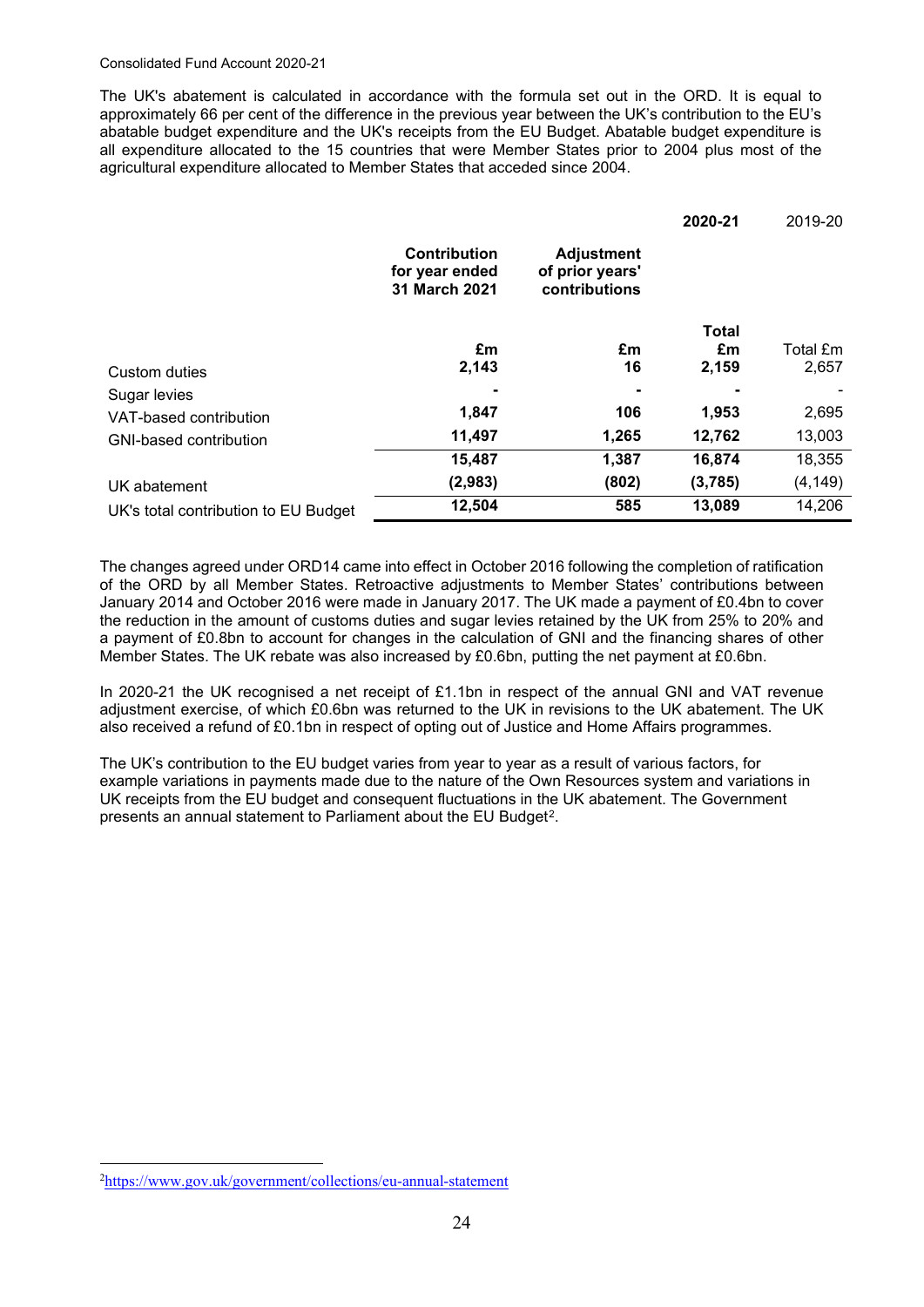#### *6a Other Consolidated Fund Standing Services payments*

|                                               | <b>Notes</b> | 2020-21 | 2019-20 |
|-----------------------------------------------|--------------|---------|---------|
| <b>Annuities and Pensions</b>                 |              | £'000   | £'000   |
|                                               |              |         |         |
| Annuity to the Duke of Edinburgh <sup>3</sup> |              | 397     | 359     |
| Royal Household Pension Scheme                | 7d           | 4,742   | 4,499   |
| Pensions for Judicial Services <sup>1</sup>   | 8            | 86,871  | 83,138  |
| Members of the European Parliament pensions   | 7d           | 2,232   | 2,663   |
| Political and Public Service pensions         | 8            | 562     | 545     |
| Civil List pensions                           | 8            | 135     | 139     |
| <b>Salaries and Allowances</b>                |              |         |         |
| Courts of Justice <sup>2</sup>                |              | 166,981 | 162,952 |
| Members of the European Parliament            |              |         | 199     |
| <b>Political and Public</b>                   | 6b           | 1,399   | 1,401   |
| <b>Miscellaneous Services</b>                 |              |         |         |
| Election and referendum expenses              |              | 20,245  | 267,128 |
| Royal Mint (redeemed coinage)                 | 9            | 22,199  | 33,747  |
| Miscellaneous refunds                         |              | 64      | 45      |
| Total                                         |              | 305,827 | 556,815 |

 $\overline{1}$ 

<sup>1</sup> Pensions for Judicial Services includes pensions of previous Lord Chancellors.<br><sup>2</sup> Courts of Justice salaries includes the salary of the Lord Chancellor.<br><sup>3</sup> The annuity to the Duke of Edinburgh is £359 expenditure needs resulting in higher costs being attributed to the 2020-21financial year.

#### *6b Political and Public Service Payments*

 Political and Public Service Payments reported in note 6a comprise payments to the holders of political posts or public offices and associated employers' national insurance contributions for which specific statutory powers exist enabling the CF to make such payments:

|                                                            | 2020-21<br>£ | 2019-20   |
|------------------------------------------------------------|--------------|-----------|
|                                                            |              |           |
| Holders of Political Posts - payments                      | 421,570      | 399.324   |
| Holders of Political Posts - employers' national insurance | 49.291       | 44.675    |
| Public Office holders - payments                           | 825,090      | 853,084   |
| Public Office holders - employers' national insurance      | 102.995      | 104,196   |
| <b>Total</b>                                               | 1,398,946    | 1,401,279 |

 The figures above exclude payments and associated employers' national insurance for the Lord Chancellor which are shown in table 6bi below but are included with Courts of Justice salaries rather than Political and Public in note 6a.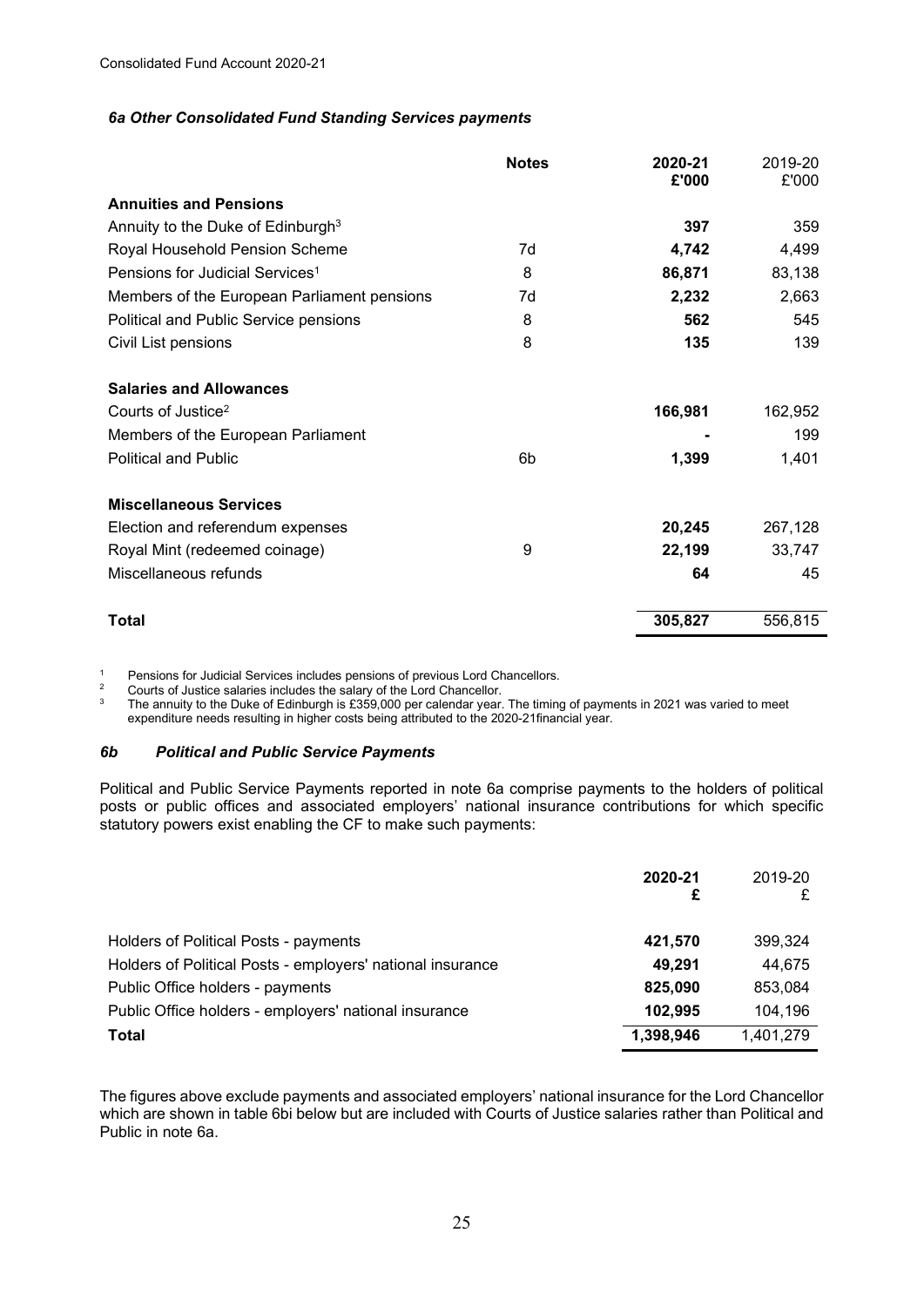The payments to office holders are shown below and do not include employers' national insurance contributions. In line with the rest of the CF account, these are reported on a payments basis. Any backdated payments are reported in the year they are paid.

#### *6bi Payments to holders of Political Posts*

|                                                                                      | 2020-21<br><b>Salary</b> | 2019-20<br>Salary |
|--------------------------------------------------------------------------------------|--------------------------|-------------------|
|                                                                                      | £                        | £                 |
| The Rt Hon Jeremy Corbyn MP<br>Leader of the Opposition - HOC                        | 461                      | 49,707            |
| Sir Keir Starmer <sup>1</sup><br>Leader of the Opposition - HOC                      | 57,310                   |                   |
| The Rt Hon Baroness Smith of Basildon <sup>2</sup><br>Leader of the Opposition - HOL | 107,917                  | 96,419            |
| Rt Hon Nicholas Brown MP<br><b>Opposition Chief Whip - HOC</b>                       | 34,367                   | 30,264            |
| The Rt Hon Alan Campbell MP<br>Deputy Opposition Chief Whip - HOC                    | 20,043                   | 17,645            |
| The Rt Hon Lord McAvoy <sup>2</sup><br><b>Opposition Chief Whip - HOL</b>            | 102,529                  | 91,618            |
| Mark Tami MP<br><b>Opposition Pairing Whip - HOC</b>                                 | 20,043                   | 17,645            |
| The Rt Hon John Bercow MP <sup>3</sup><br>Speaker - HOC (to October 2019)            |                          | 64,071            |
| The Rt Hon Sir Lindsay Hoyle MP<br>Speaker - HOC (from November 2019)                | 78,900                   | 31,955            |
|                                                                                      | 421,570                  | 399,324           |
| Rt Hon David Gauke MP <sup>4</sup><br>Lord Chancellor (to July 2019)                 |                          | 38,107            |
| <b>Rt Hon Robert Buckland</b><br>Lord Chancellor (from July 2019)                    | 67,505                   | 46,274            |
|                                                                                      | 67,505                   | 84,381            |

<sup>1</sup>Current year figure includes an overpayment of £2,436 that was recovered in year and is included in note 3 "Miscellaneous".

<sup>2</sup> The figures include the Lords Office-holder's Allowance of £36,366 per annum.

<sup>3</sup> Prior year figures include salary up to October 2019 and severance payment (£19,221).

<sup>4</sup> Prior year figures include salary up to July 2019 and severance payment (£16,876).

 Pensions are paid from the CF to former Prime Ministers, Speakers and Lord Chancellors in accordance with legislation (note 8). The CF does not pay any other expenses or allowances or make any other payments to MPs.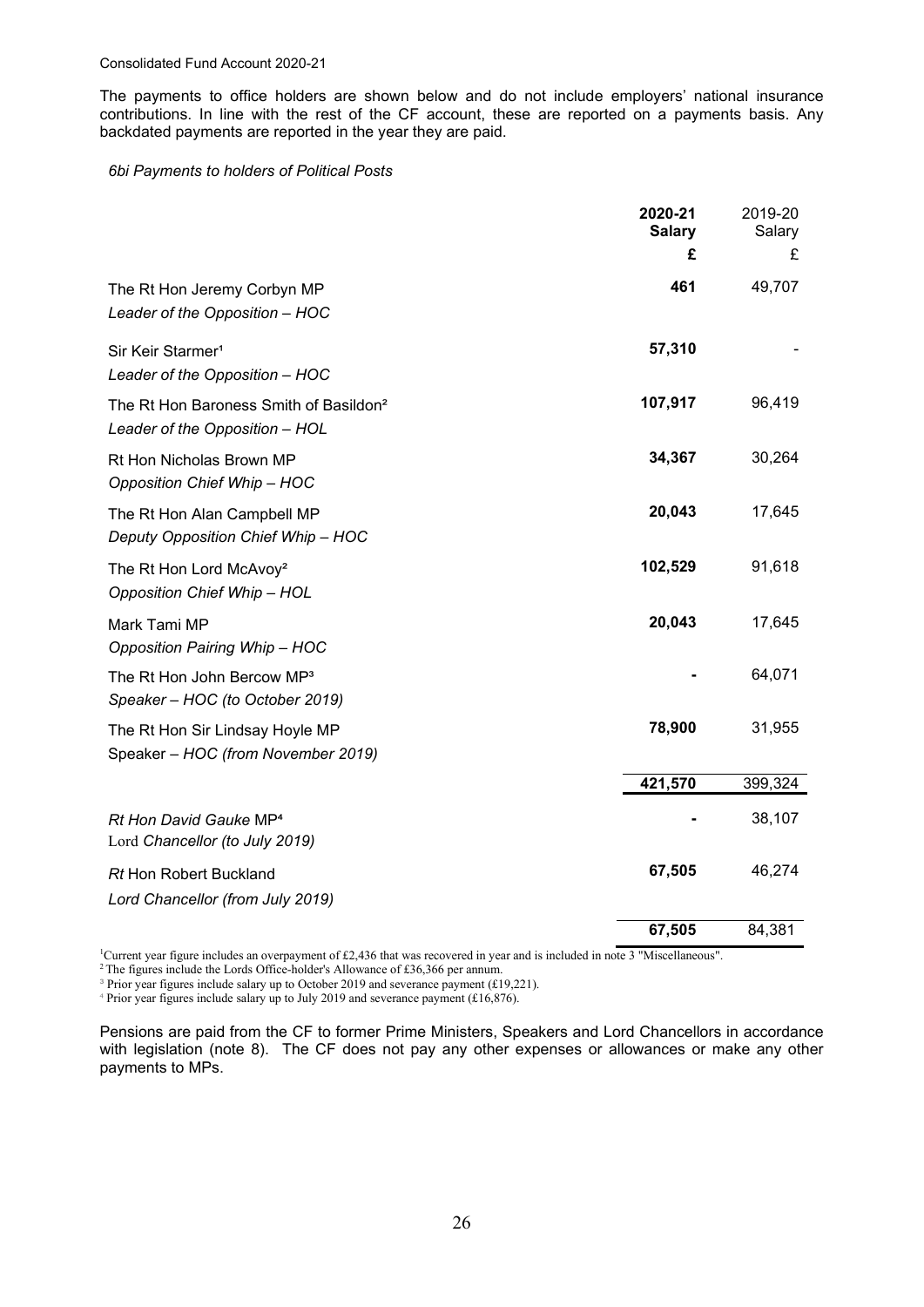### *6bii Payments to Public Office holders*

|                                                                                                          | 2020-21<br><b>Salary</b><br>£ | 2019-20<br>Salary<br>£ |
|----------------------------------------------------------------------------------------------------------|-------------------------------|------------------------|
| Sir Amyas Morse <sup>1</sup><br>Comptroller and Auditor General (to May 2019)                            |                               | 37,172                 |
| Gareth Davies <sup>1</sup><br>Comptroller and Auditor General (from June 2019)                           | 220,000                       | 183,333                |
| Rob Behrens, CBE <sup>2</sup><br>Parliamentary and Health Service Ombudsman                              | 171,125                       | 166,464                |
| Virginia McVea <sup>3</sup><br>Northern Ireland Chief Electoral Officer                                  | 100,124                       | 82,484                 |
| Elizabeth Denham <sup>4</sup><br><b>Information Commissioner</b>                                         | 180,000                       | 180,000                |
| Lord Michael Bichard <sup>1</sup><br>Chair of the National Audit Office (to Jan 2021)                    | 30,968                        | 40,000                 |
| Dame Fiona Reynolds <sup>1</sup><br>Chair of the National Audit Office (from Jan 2021)                   | 9,032                         |                        |
| Sir John Holmes <sup>5 &amp; 6</sup><br><b>Electoral Commission Chair</b>                                | 59,838                        | 71,805                 |
| Anna Carragher <sup>5</sup><br>Electoral Commissioner (fee based)                                        | 5,719                         | 11,523                 |
| Dame Sue Bruce <sup>5</sup><br>Electoral Commissioner (fee based)                                        | 1,560                         | 11,672                 |
| David Howarth <sup>5 &amp; 7</sup><br>Electoral Commissioner (fee based) (to 30 Sep 2018)                |                               | 20                     |
| Lord John Horam of Grimsargh <sup>5 &amp; 7</sup><br>Electoral Commissioner (fee based) (to 30 Sep 2018) |                               | 32                     |
| Alasdair Morgan <sup>5</sup><br>Electoral Commissioner (fee based)                                       | 6,905                         | 9,617                  |
| Bridget Prentice <sup>5 &amp; 7</sup><br>Electoral Commissioner (fee based) (to 30 Sep 2018)             |                               | 40                     |
| Robert Vincent CBE <sup>5</sup><br>Electoral Commissioner (fee based)                                    | 7,721                         | 9,402                  |
| Professor Dame Elan Closs Stephens CBE <sup>5</sup><br>Electoral Commissioner (fee based)                | 10,348                        | 15,805                 |
| Sarah Chambers <sup>5</sup><br>Electoral Commissioner (fee based)                                        | 5,524                         | 9,020                  |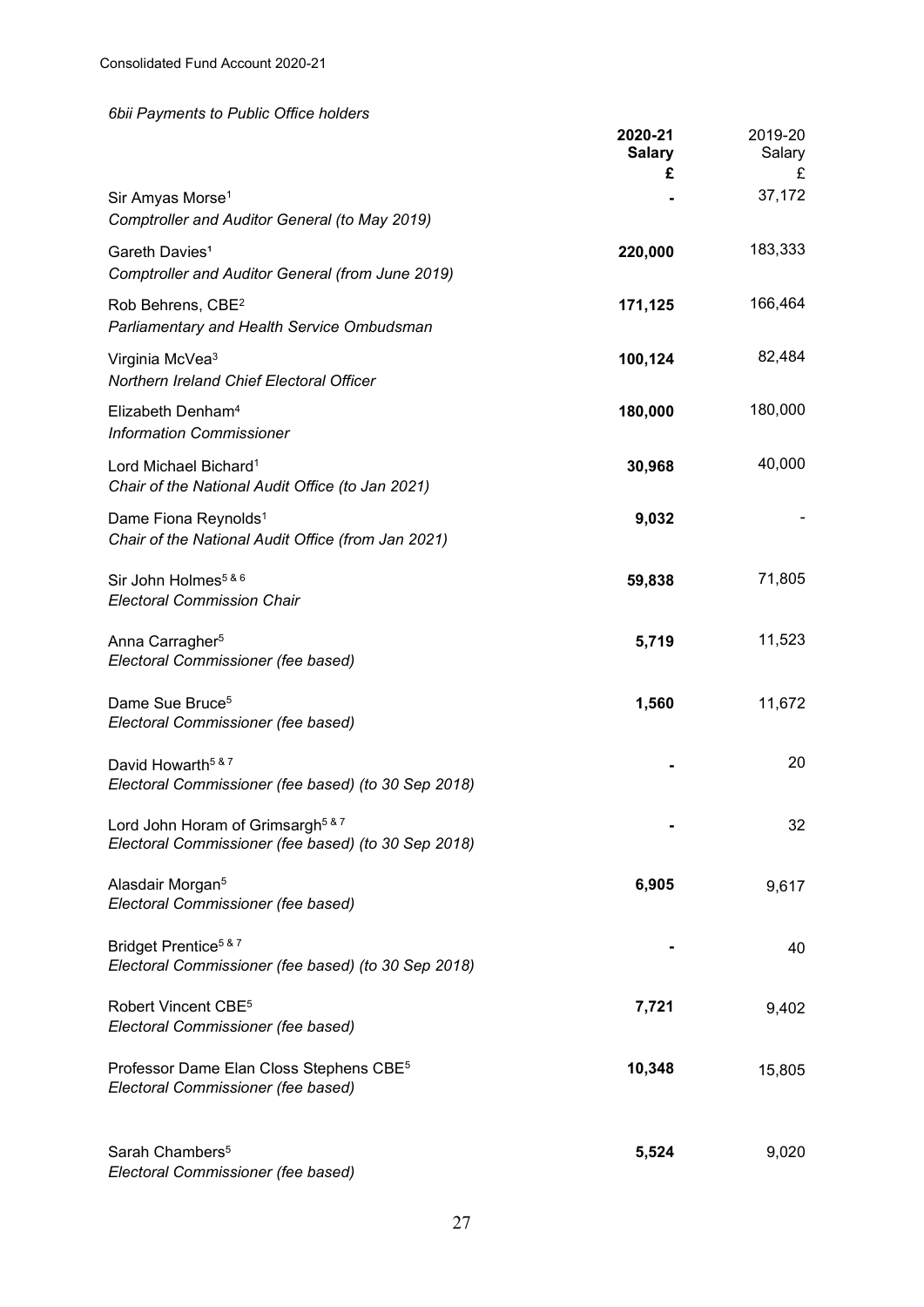| Joan Walley <sup>5</sup><br>Electoral Commissioner (fee based)                            | 11,888  | 8,363   |
|-------------------------------------------------------------------------------------------|---------|---------|
| Alastair Ross <sup>5</sup><br>Electoral Commissioner (fee based) (to Feb 2020)            |         | 8,739   |
| Lord Gilbert of Panteg <sup>5</sup><br>Electoral Commissioner (fee based) (from Nov 2018) | 4,338   | 7,593   |
|                                                                                           | 825,090 | 853.084 |

 1 Salary details for the Comptroller and Auditor General (C&AG) and Chair of the NAO are also disclosed in the National Audit Office Annual Report and Accounts.

2 Salary details for the Parliamentary and Health Service Ombudsman are also disclosed in the Parliamentary and Health Service Ombudsman Annual Report and Accounts<br><sup>3</sup> Current year figures include a backdated pay increase with effect from 1 August 2019.

<sup>3</sup> Current year figures include a backdated pay increase with effect from 1 August 2019.<br><sup>4</sup> Salary details for the Information Commissioner are also disclosed in the Information Commissioner's Annual Report and Financial Statements.

5 Details of the salary of the Electoral Commission Chair and Electoral Commissioners' fees are also disclosed in the Electoral Commission Annual Report and Accounts.

6 Current year figure includes an overpayment of £5,984 that was recovered in year and is included in note 3 "Miscellaneous".

7 Prior year figures relate to arrears from 2018-19

 Commissioners, Information Commissioners, Northern Ireland Chief Electoral Officers and Chairs of the Civil Service Pension Scheme. Subsequent increases in pensions are paid by the Civil Service Superannuation Vote, not by the CF. Pensions are payable from the CF to former Comptrollers and Auditors General, Parliamentary Electoral Commission. The pension entitlement at retirement is calculated in accordance with the Principal

 *Notes 7 to 11 below are prepared on an accruals basis; references are given to notes 3 and 6a where there is a direct read across to them.* 

#### **7. Unfunded pension arrangements**

 2009 or who elected to continue to participate in the European Parliament (UK Representatives) Pension Scheme when EU-wide pension arrangements were set up in 2009. Both schemes are now closed to new members. Pension benefits are based on final pensionable salary and/or career average. The following accordance with IAS 19 *Employee Benefits*. The liabilities are measured on an actuarial basis using the The CF pays as a Standing Service the pension benefits of those Royal Household (RH) employees who entered employment before 31 March 2001 under the Royal Household Pension Scheme (RHPS) and the pension benefits of those Members of the European Parliament (MEPs) who had accrued benefits before data for pension liabilities, which are accounted for as unfunded defined benefit arrangements, is in Projected Unit Credit Method and discounted using the rate advised by HM Treasury. Actuarial gains and losses are recognised in full as they occur.

#### *7a Actuarial assessment assumptions*

Full actuarial assessments were performed by the Government Actuary's Department for the Royal Household Pension Scheme as at 31 March 2019 and European Parliament (UK Representatives) Pension Scheme as at 31 March 2020. The actuary rolled forward the results to determine the approximate positions as at 31 March 2021. The major assumptions used by the actuary for both schemes are shown below.

|                                     | At March      | At March    |
|-------------------------------------|---------------|-------------|
|                                     | 2021          | 2020        |
|                                     | $%$ per annum | % per annum |
| Rate of increase in salaries (MEPs) | N/A           | 4.60        |
| Rate of increase in salaries (RH)   | 3.72          | 4.10        |
| Discount rate                       | 1.25          | 1.80        |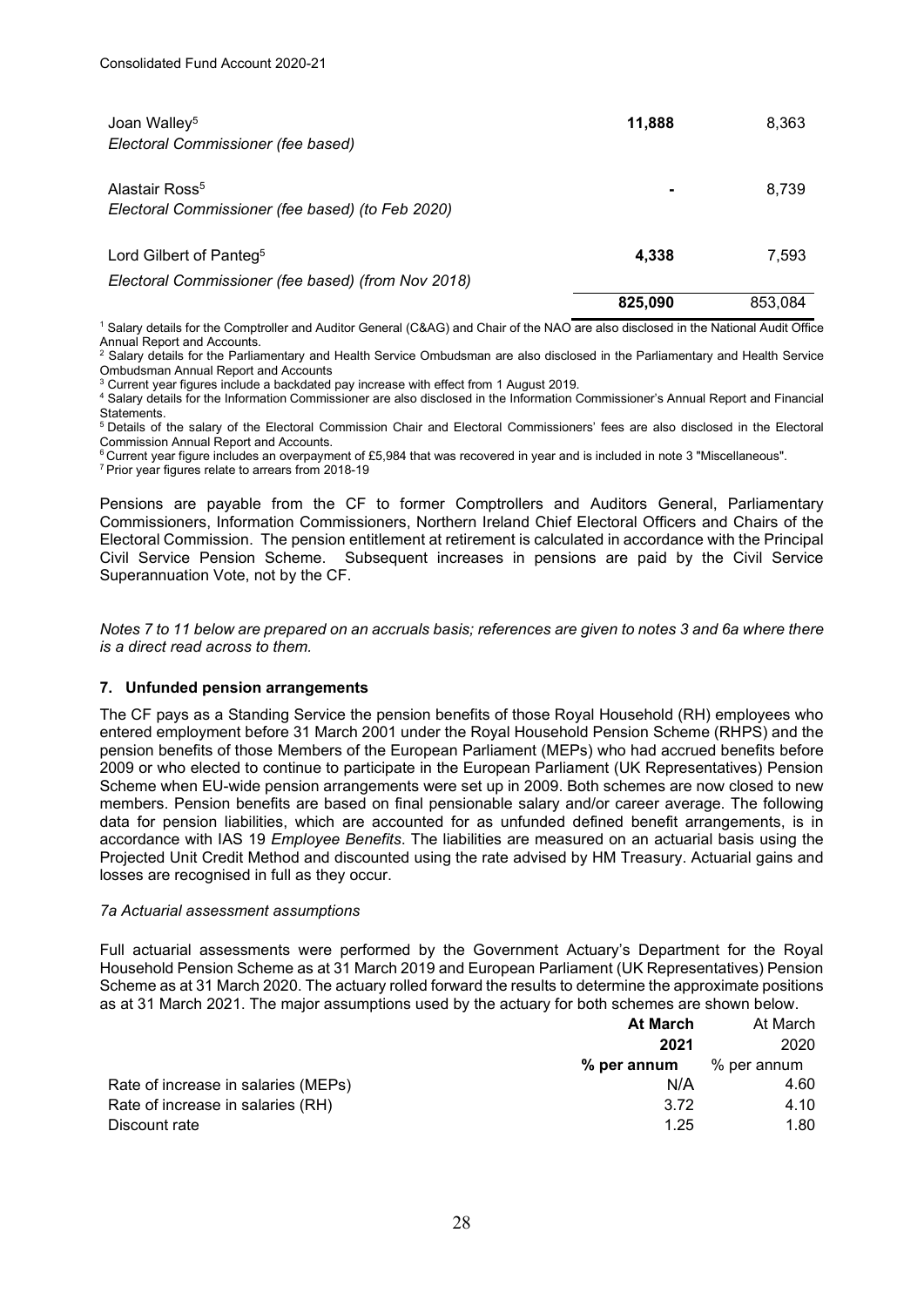#### *Life Expectancy*

The assumed life expectancy at age 65 of MEP pensioners retiring in normal health was as follows:

|                    | <b>At 31 March 2021</b> |         | <b>At 31 March 2020</b> |         |
|--------------------|-------------------------|---------|-------------------------|---------|
|                    | Men                     | Women   | Men                     | Women   |
|                    | (vears)                 | (years) | (vears)                 | (vears) |
| Current pensioners | 23.8                    | 25.2    | 23.7                    | 25.1    |
| Future pensioners  | 24.2                    | 25.6    | 24.1                    | 25.5    |

The assumed life expectancy at age 60 of Royal Household pensioners retiring in normal health was as follows:

|                    | <b>At 31 March 2021</b> |         |         | <b>At 31 March 2020</b> |
|--------------------|-------------------------|---------|---------|-------------------------|
|                    | Men                     | Women   | Men     | Women                   |
|                    | (years)                 | (vears) | (vears) | (years)                 |
| Current pensioners | 26.9                    | 28.6    | 26.8    | 28.5                    |
| Future pensioners  | 28.6                    | 30.2    | 28.5    | 30.2                    |

Three further assumptions were used by the actuary for the Royal Household Pension Scheme:

|                                      | At 31 March | At 31 March |
|--------------------------------------|-------------|-------------|
|                                      | 2021        | 2020        |
|                                      | % per annum | % per annum |
| Rate of increase in pension payments | 2.22        | 2.35        |
| Inflation assumption                 | 2.22        | 2.35        |
| Discount rate net of price inflation | $-0.95$     | $-0.50$     |

*7b 2020-21 Expenditure and income* 

|                                                           |           |             | 2020-21      | 2019-20 |
|-----------------------------------------------------------|-----------|-------------|--------------|---------|
|                                                           | <b>RH</b> | <b>MEPs</b> | <b>Total</b> | Total   |
|                                                           | £'000     | £'000       | £'000        | £'000   |
| <b>Expenditure</b>                                        |           |             |              |         |
| Current service costs (including member<br>contributions) | 820       |             | 820          | 817     |
| Interest on scheme liability                              | 2,102     | 639         | 2,741        | 4,051   |
| Total expenditure                                         | 2,922     | 639         | 3,561        | 4,868   |
| <b>Income</b>                                             |           |             |              |         |
| Pension contributions receivable                          |           |             |              |         |
| Employers' contributions                                  | 365       |             | 365          | 412     |
| Employees' contributions                                  | 95        |             | 95           | 122     |
| Total income                                              | 460       |             | 460          | 534     |
| Net expenditure                                           | 2,462     | 639         | 3,101        | 4,334   |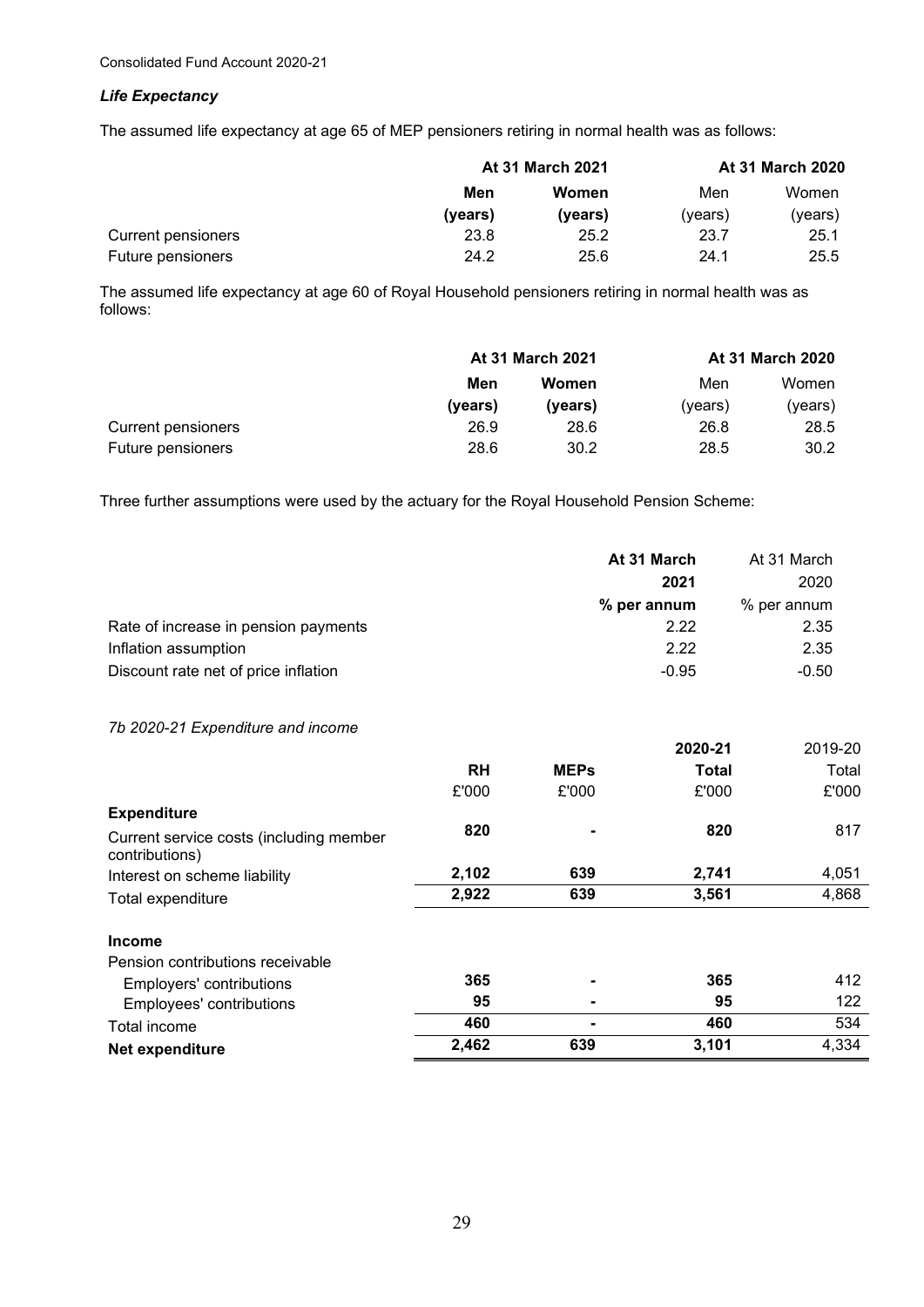#### *7c Movement in liabilities during the year*

|                                           |            |             | 2020-21      | 2019-20    |
|-------------------------------------------|------------|-------------|--------------|------------|
|                                           | <b>RH</b>  | <b>MEPs</b> | <b>Total</b> | Total      |
|                                           | £'000      | £'000       | £'000        | £'000      |
| Scheme Liability at beginning of the year | (118, 699) | (36, 606)   | (155, 305)   | (142,823)  |
| Current service cost                      | (725)      |             | (725)        | (695)      |
| Past service cost                         |            |             |              | (500)      |
| Employee contributions                    | (95)       |             | (95)         | (122)      |
| Net individual pension transfers-out      |            |             |              |            |
| Benefit payments                          | 4,732      | 2,233       | 6,965        | 7,149      |
| Other finance charges – interest          | (2, 102)   | (639)       | (2,741)      | (4,051)    |
| Total                                     | (116, 889) | (35, 012)   | (151, 901)   | (141,042)  |
| Actuarial gain / (loss) (note 7e)         | (5, 194)   | (2, 474)    | (7,668)      | (14, 263)  |
| Liability at end of year                  | (122, 083) | (37, 486)   | (159, 569)   | (155, 305) |

 in liabilities is mainly due to a fall in the discount rate used. The liability at the end of the year is based on actuarial assessments as at 31 March 2021. The increase

#### *7d Analysis of pension benefits paid by the Consolidated Fund*

 This table provides details of cash payments made by the CF in relation to Royal Household and MEPs' pensions as disclosed above. The pension increase element of MEPs' pensions is disclosed in the Civil Service Superannuation Annual Report & Account.

|                                                                                                                                              |           |             | 2020-21      | 2019-20 |
|----------------------------------------------------------------------------------------------------------------------------------------------|-----------|-------------|--------------|---------|
|                                                                                                                                              | <b>RH</b> | <b>MEPs</b> | <b>Total</b> | Total   |
|                                                                                                                                              | £'000     | £'000       | £'000        | £'000   |
| Total pension paid                                                                                                                           | 4,109     | 2,799       | 6,908        | 6,690   |
| Commutation and lump sum benefits                                                                                                            | 633       | 289         | 922          | 1,298   |
| Net individual pension transfers-out                                                                                                         |           |             |              |         |
| <b>Total pension benefits paid</b>                                                                                                           | 4,742     | 3,088       | 7,830        | 7,988   |
| MEPs'<br>element<br>increase<br>0f<br>Less:<br>pensions disclosed in the Civil Service<br>Superannuation<br>Annual<br>Report<br>&<br>Account |           | (856)       | (856)        | (826)   |
| <b>Total borne by the Consolidated Fund</b><br>(note 6a)                                                                                     | 4.742     | 2,232       | 6,974        | 7,162   |

*7e Analysis of actuarial gains/(losses) on unfunded pension schemes* 

|                                                                       |          |             | 2020-21      | 2019-20   |
|-----------------------------------------------------------------------|----------|-------------|--------------|-----------|
|                                                                       | RH       | <b>MEPs</b> | <b>Total</b> | Total     |
|                                                                       | £'000    | £'000       | £'000        | £'000     |
| (Loss) / gain arising on scheme liabilities                           | 2.470    |             | 2.470        | 898       |
| Changes in assumptions underlying the<br>present value of liabilities | (7,664)  | (2, 474)    | (10, 138)    | (15, 161) |
| <b>Total</b>                                                          | (5, 194) | (2, 474)    | (7,668)      | (14,263)  |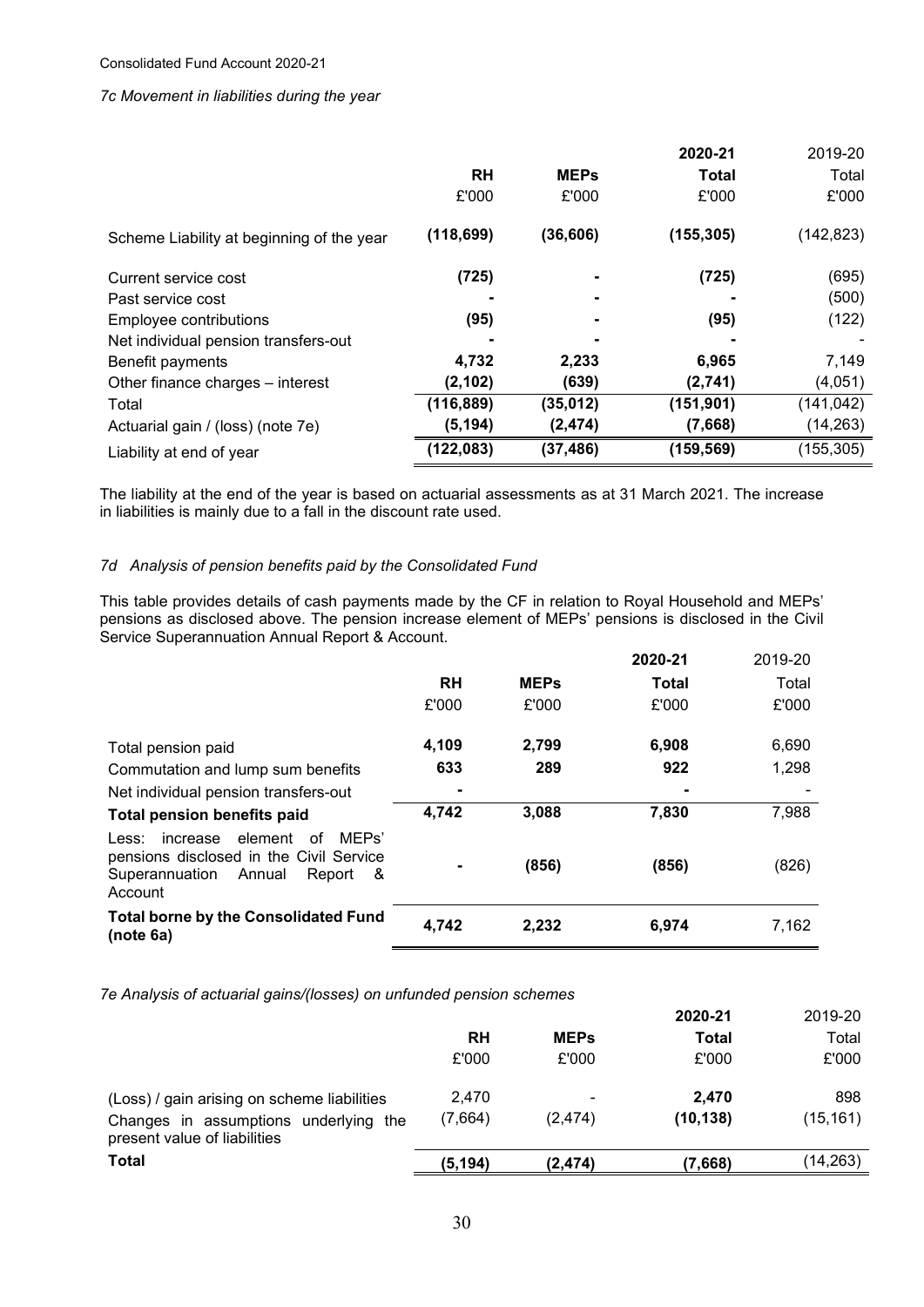#### **8. Other pensions**

 and civil services provided. IAS 19 disclosures have not been provided for these payments either because In addition to the pensions described in note 7, the CF also makes payments in relation to (i) pensions in respect of judicial services; (ii) Civil List pensions; and (iii) pensions for Parliamentary Officers for political they are reported in a separate account or because they are not material to the CF.

 *Pensions for judicial services* – Liabilities in respect of this scheme are included in the Judicial Pension Scheme Annual Report & Account. Payments from the CF in respect of this scheme in 2020-21 amounted to £86.9 million (£83.1 million in 2019-20). These include pension payments made in respect of former Lord Chancellors.

 *Civil List 'pensions'* – These are not pensions in the accepted sense. They represent awards for distinguished service to the arts and science and are payable for the life of the recipient. In total, a sum of £135,000 was paid from the CF in 2020-21 in respect of these pensions (£139,000 in 2019-20). This is not material to the CF.

 *Pensions for Parliamentary Officers for political and civil services provided* - Relate to pensions for Commission. In total a sum of £562,000 was paid from the CF in 2020-21 in respect of these pensions (£545,000 in 2019-20) and is not material to the CF. former Prime Ministers, Speakers, Comptrollers and Auditors General, Parliamentary Commissioners, Information Commissioners, Northern Ireland Chief Electoral Officers and Chairs of the Electoral

|                                 | 2020-21                                                                       |                                                                    |       | 2019-20                                                                |                                                                    |       |
|---------------------------------|-------------------------------------------------------------------------------|--------------------------------------------------------------------|-------|------------------------------------------------------------------------|--------------------------------------------------------------------|-------|
|                                 | <b>Former</b><br>political<br>office<br>holders or<br>surviving<br>dependents | Other<br>former<br>office<br>holders or<br>surviving<br>dependents | Total | Former<br>political<br>office<br>holders or<br>surviving<br>dependents | Other<br>former<br>office<br>holders or<br>surviving<br>dependents | Total |
| Number of<br>pensioners         | 7                                                                             | 14                                                                 | 21    | 8                                                                      | 14                                                                 | 22    |
| Pension paid from<br>CF (£'000) | 267                                                                           | 295                                                                | 562   | 250                                                                    | 295                                                                | 545   |

 The actuarial liability falling on the CF across all these schemes has been assessed at £10.0 million at 31 March 2021 - £0.6 million attributable to holders of offices as at 31 March 2021 and £9.4 million attributable to former holders of offices or the surviving widows of former office holders (£9.6 million at 31 March 2020 - £0.4 million attributable to holders of offices as at 31 March 2020 and £9.1 million attributable to former holders of offices or the surviving widows of former office holders). This also is not material to the CF.

 arrangements for office-holders who took up post after 1 April 2015 are no longer being paid from the Consolidated Fund. This is now provided and paid entirely from the Parliamentary Contributory Pension Fund (PCPF). Prior to the Public Service Pensions Act 2013, former Prime Minister, Speaker and Lord Chancellor officeholders were entitled to a pension from the CF. The entitled pension was half of the entitled salary per year irrespective of length of service, payable for life after leaving office. Under the 2013 Act, pension

Fund (PCPF).<br>The pension entitlement at retirement for other public office holders is calculated in accordance with the Principal Civil Service Pension Scheme rules and will be paid by the CF. Subsequent increases in pensions are paid by the Civil Service Superannuation vote, not by the CF.

 the CF. The following public office holders who held posts during the year are entitled to a pension payable from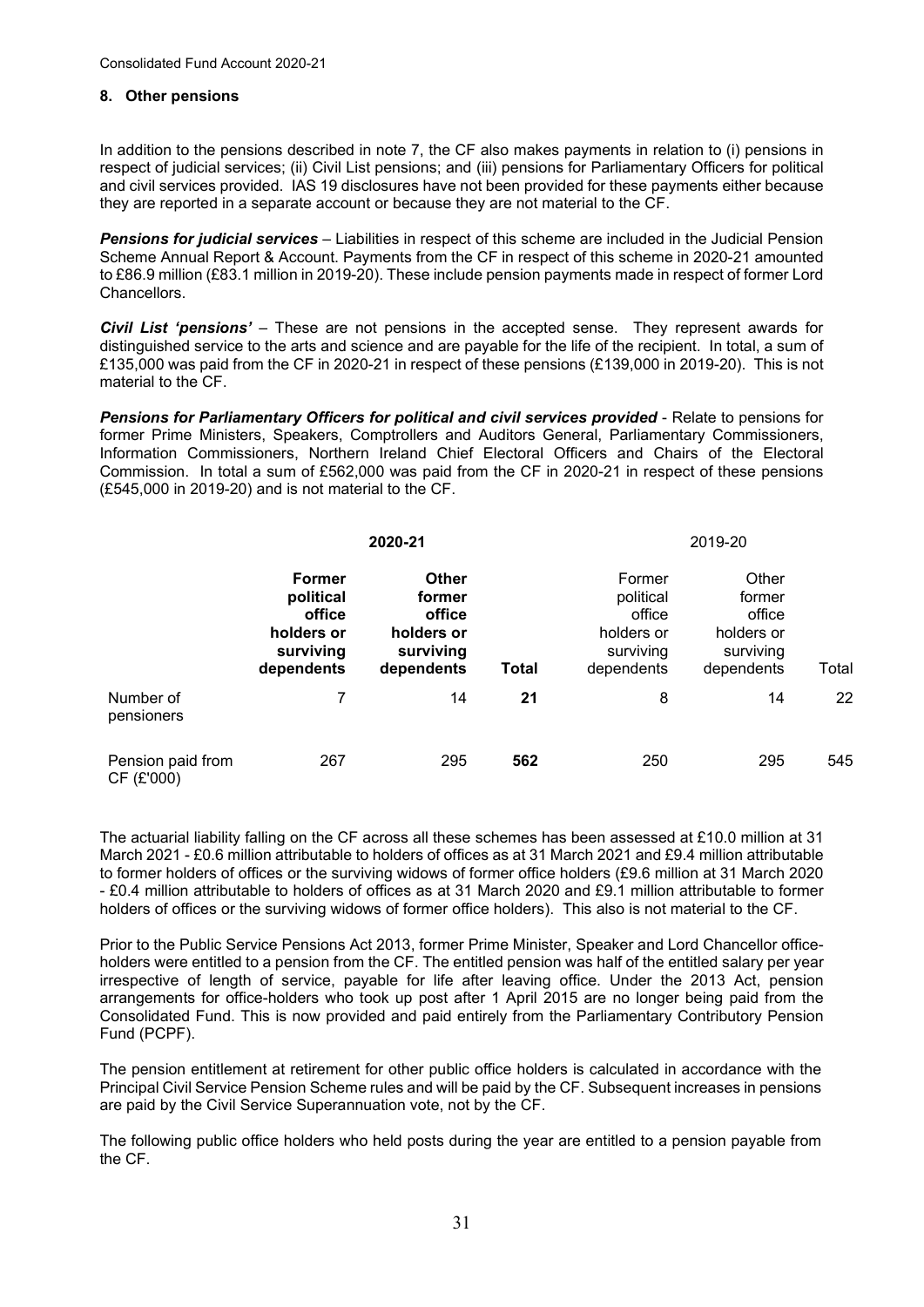|                                                                                  | Total accrued<br>pension at age<br>65 at 31 March<br>2021 or end<br>date | Real<br>increase<br>in pension<br>at age 65 | CETV at<br>31 March<br>2021 or<br>end date | CETV at<br>31<br>March<br>2020 or<br>start<br>date | Real<br>increase<br>in CETV |
|----------------------------------------------------------------------------------|--------------------------------------------------------------------------|---------------------------------------------|--------------------------------------------|----------------------------------------------------|-----------------------------|
|                                                                                  | £'000                                                                    | £'000                                       | £'000                                      | £'000                                              | £'000                       |
| Gareth Davies <sup>1</sup><br><b>Comptroller and Auditor General</b>             | n/a                                                                      | n/a                                         | n/a                                        | n/a                                                | n/a                         |
| Rob Behrens <sup>1</sup><br><b>Parliamentary and Health Service</b><br>Ombudsman | n/a                                                                      | n/a                                         | n/a                                        | n/a                                                | n/a                         |
| Elizabeth Denham<br>Information Commissioner                                     | $15 - 20$                                                                | $2.5 - 5$                                   | 286                                        | 215                                                | 51                          |
| Virginia McVea<br>Northern Ireland Chief Electoral Officer                       | $5 - 10$                                                                 | $0 - 2.5$                                   | 101                                        | 71                                                 | 21                          |

1 Gareth Davies –Comptroller & Auditor General and Rob Behrens - Parliamentary and Health Service Ombudsman have waived their entitlement to the pension due to them as post holders.

 arrangement when the member leaves a scheme and chooses to transfer the benefits accrued in their the CF are not transferable. The real increase in CETV excludes the effects of inflation and contributions A Cash Equivalent Transfer Value (CETV) is the actuarially assessed capitalised value of the pension scheme benefits accrued by a member at a particular point in time. The benefits valued are a member's accrued benefits and any contingent spouse's pension payable from the scheme. A CETV payment is made by a pension scheme or arrangement to secure pension benefits in another pension scheme or former scheme. This disclosure is provided for completeness purposes only as the pensions payable from paid by the member and uses common market valuation factors for the start and end of the period.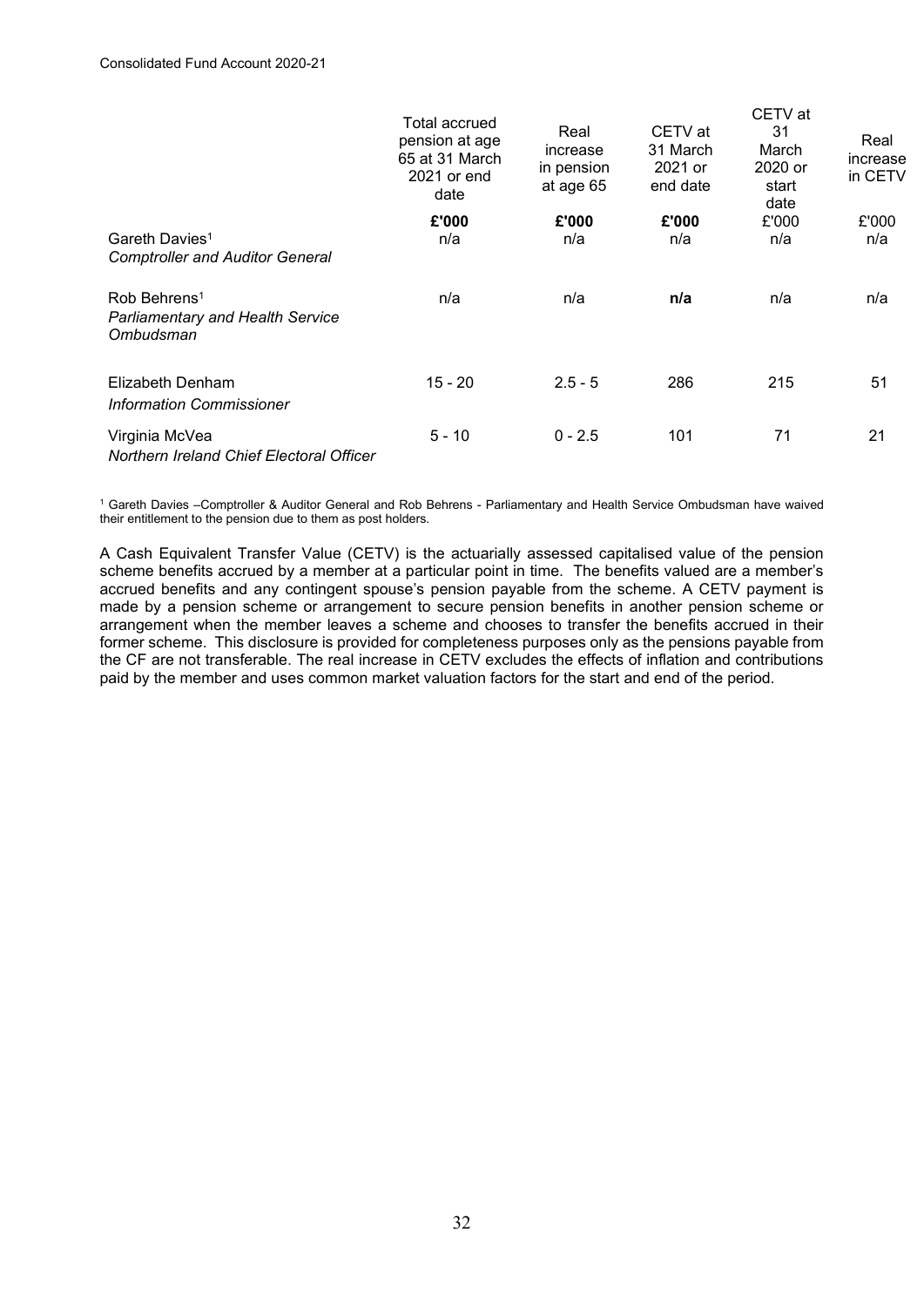#### **9. Coinage issued and redeemed**

 The cost of minting the coinage is reported in the Treasury's Annual Report & Accounts. Amounts received by the Royal Mint from banks and other financial institutions for the face value of coins issued is payable to the CF and the face value of coins redeemed by the Royal Mint is a charge on the CF.

Sums due to the Consolidated Fund:

|                                    | <b>Notes</b> | 2020-21<br>£m | 2019-20<br>£m |
|------------------------------------|--------------|---------------|---------------|
| <b>Balance at 1 April</b>          |              | 12            | 43            |
| Coins issued                       |              | 38            | 139           |
| Cash received by Consolidated Fund | 3            | (52)          | (173)         |
| Coins redeemed                     |              | (19)          | (31)          |
| Cash paid by Consolidated Fund     | 6а           | 22            | 34            |
| <b>Balance at 31 March</b>         |              | л             | 12            |

#### **10. European Investment Bank (EIB) receivable**

 Article 150 of the Withdrawal Agreement provides for the return of the UK's paid-in capital in the EIB, as it be returned in 12 installments. The first instalment of €300 million (£272 million) was received in October 2020 and is included in note 3. In accordance with the clear line of sight principle, the EIB asset was 2021 and will now be reported in the Treasury's Annual Report & Accounts. stood at the point of withdrawal. The UK's paid-in capital on 31 January 2020 was €3,496 million and will transferred from the Consolidated Fund to HM Treasury in 2020-21 with the effective date of 31 March

#### **11. Ongoing Litigation**

 In March 2018, a formal notice of infraction was received from the European Commission alleging that over the period 2011-2017, the UK did not take adequate steps to prevent losses to the EU budget from customs undervaluation fraud and that €2.7bn of customs duty is owed. Following correspondence between the UK and the Commission, the Commission referred the case to the European Court of Justice (CJEU). The government does not agree with the Commission's estimate of evaded duty and does not accept liability, and has fully contested the case. The written and oral hearing stages of the infraction have now concluded, with the case being heard at the CJEU on the 8 December 2020. The UK is currently awaiting the Advocate General's Opinion which is due on the 9 September with the judgment expected in early 2022.

#### **12. Events after the Reporting Period**

There are no events after the reporting period to report.

#### **13. Related Parties**

The CF has transactions with most government departments and central government bodies. The Treasury has a custodian role with the CF which is outside the scope of IAS 24.

#### **14. Date of Authorisation for Issue of Account**

These financial statements have been authorised for issue by the Accounting Officer on the same date as the Comptroller and Auditor General's Audit Certificate.